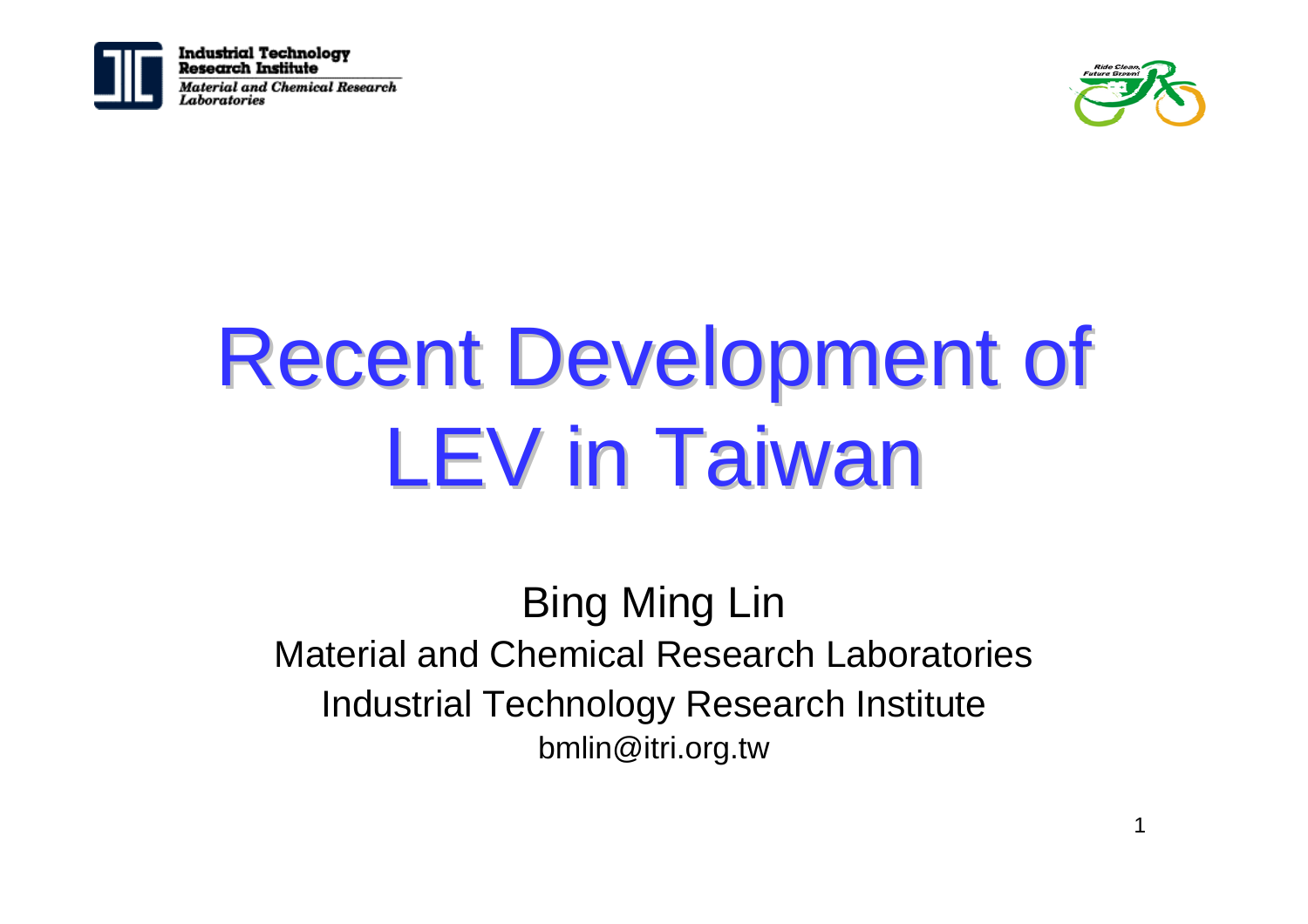

Research Institute Material and Chemical Research Laboratories



### **Some Figures of Taiwan Light Vehicles**

- $\bullet$  **Motorcycle & Scooter**
	- **Over ten million registered on road**
	- **1.44 million sets produced in 2005, over USD2.5 billion in value, 45% exported, world No.3 production country**
	- **Adopt phase 4 emission regulation, 2-stroke engine is hardly able to survive**
	- **Domestic market descending**
- $\bullet$  **Bicycle**
	- **5.52 million sets produced in 2005, over USD1.7 billion in value, 90% exported, world No.2 production country**
	- **Increasingly welcome in domestic market**
- **Electric Mobility**
	- **0.25 million produced in 2005, USD 0.17 billion in value, 95% exported, world No.1 production country**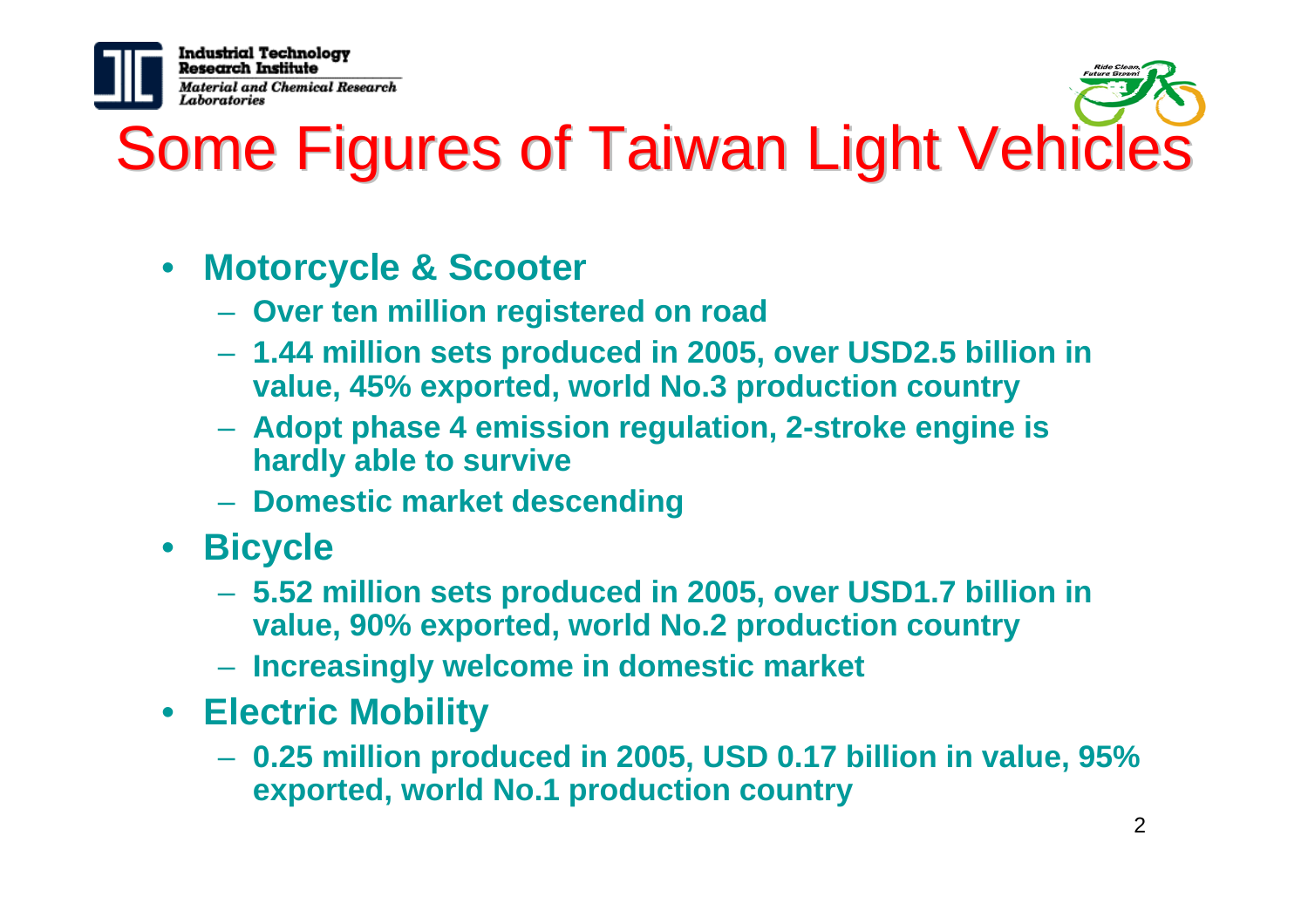

Technology Material and Chemical Research aboratories



## **Potentiality of Taiwan** in Light Vehicle Business

- Strong RD and manufacturing infrastructure
- Own brand name with worldwide awareness
- Increasing competition from China, search for high value added products and peripheral benefits
	- New material, new function, new application
- New position of two wheelers in energy conservation and emission reduction
- Thinking worldwide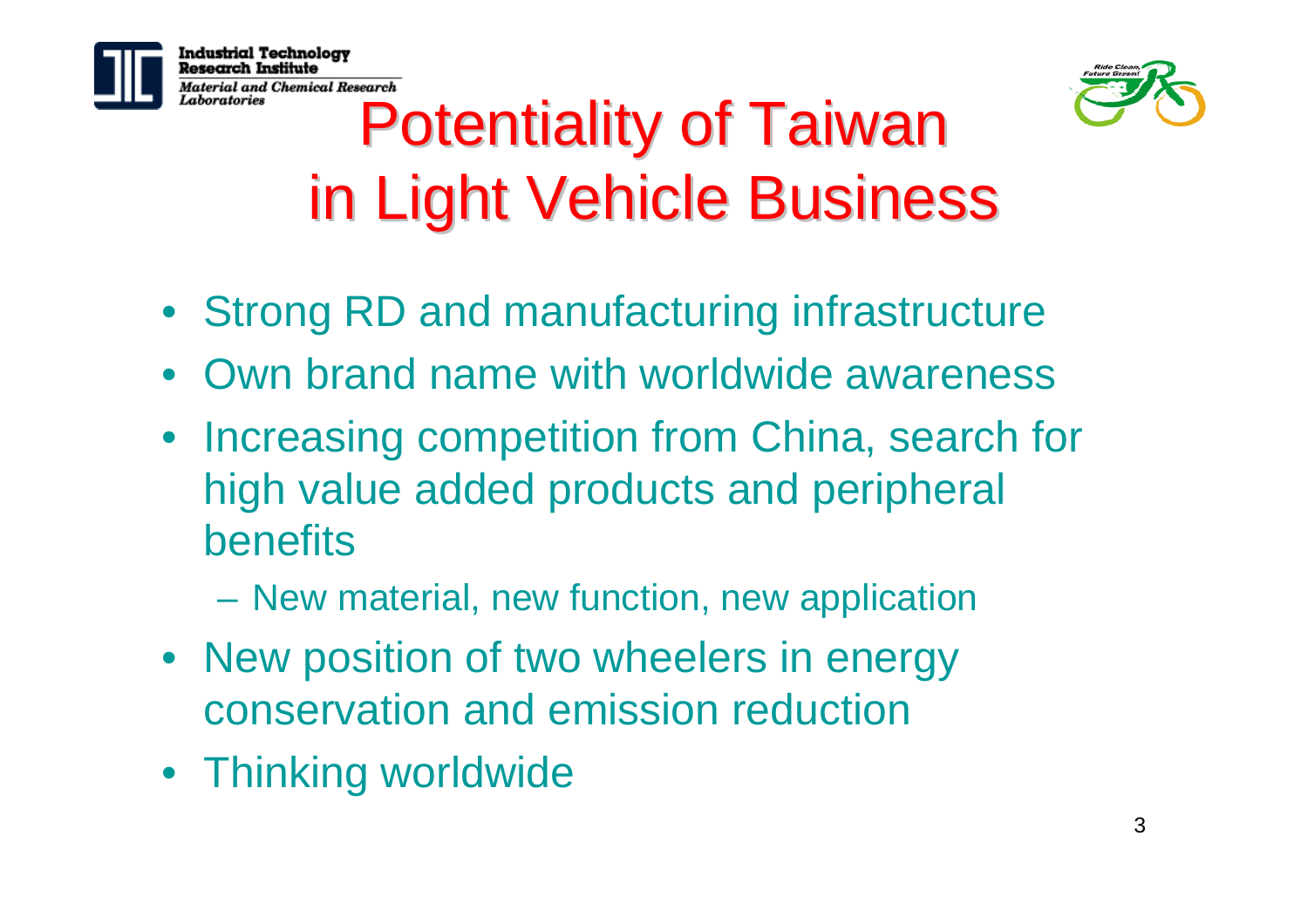



## $T_{\textit{aboratories}}^{\textit{Material and Charical}}$  and  $\textit{Cheuerch}$  and  $\textit{Dean}$  has been devoting in LEV Business (1)

- •Debut of 1st ES by Kang Yang in 1993
- EPA started subsidizing ES purchase from 1995, ended by 2002, over 27000 ES made by 7 companies got subsidy from government
- Charge station construction could be subsidized if qualified by review committee
- There are still around 8000 ES in operation, EPA sponsors a project to take care of those vehicles
- E-bike gets subsidy of NT3000 since 2001, near 20000 EB made by 14 companies got such incentive
- A new category "Small Light Motorcycle" is promoted to be legal on road which is considered as a new market for small ES, there are over 30 vehicle makers in the business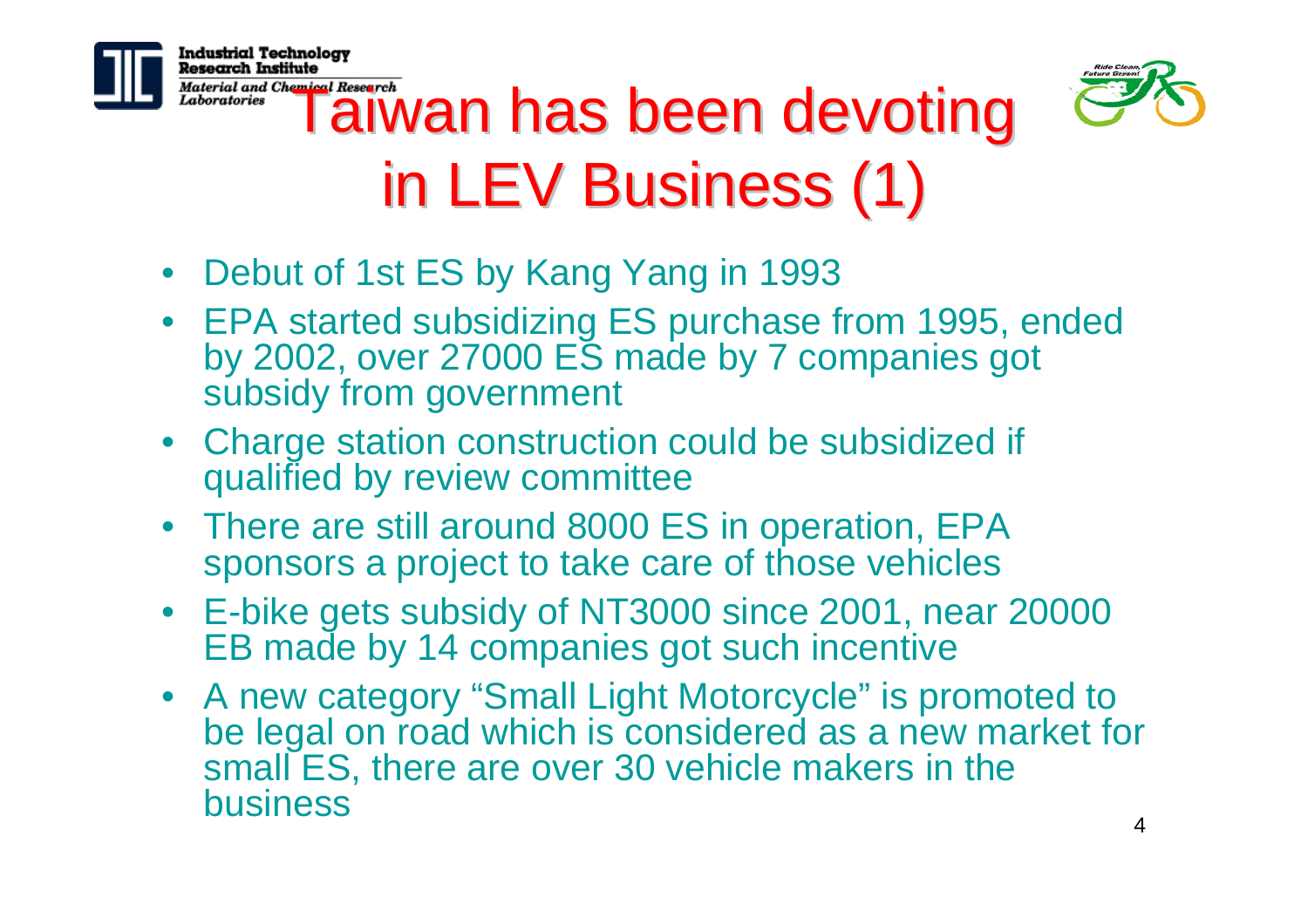

lesearch Ins<del>litut</del>e

strial Technology



## Material and Charries Reserve in LEV Business (2)

- An aggressive ES Promotion Program was passed by Executive Yuan in 1997 to project 3 million ES on road, EPA set 2% mandate of ES sales from year of 2000
- A 150 ES fleet demonstration was held during 1997~1999, 33 academic units participated in promoting ES
- A strategic alliance company was organized by traditional scooter makers to manufacture ES
- IDB sponsored a project to investigate feasibility of battery SWAP system
- EPA sponsored a project to investigate feasibility of quick charge system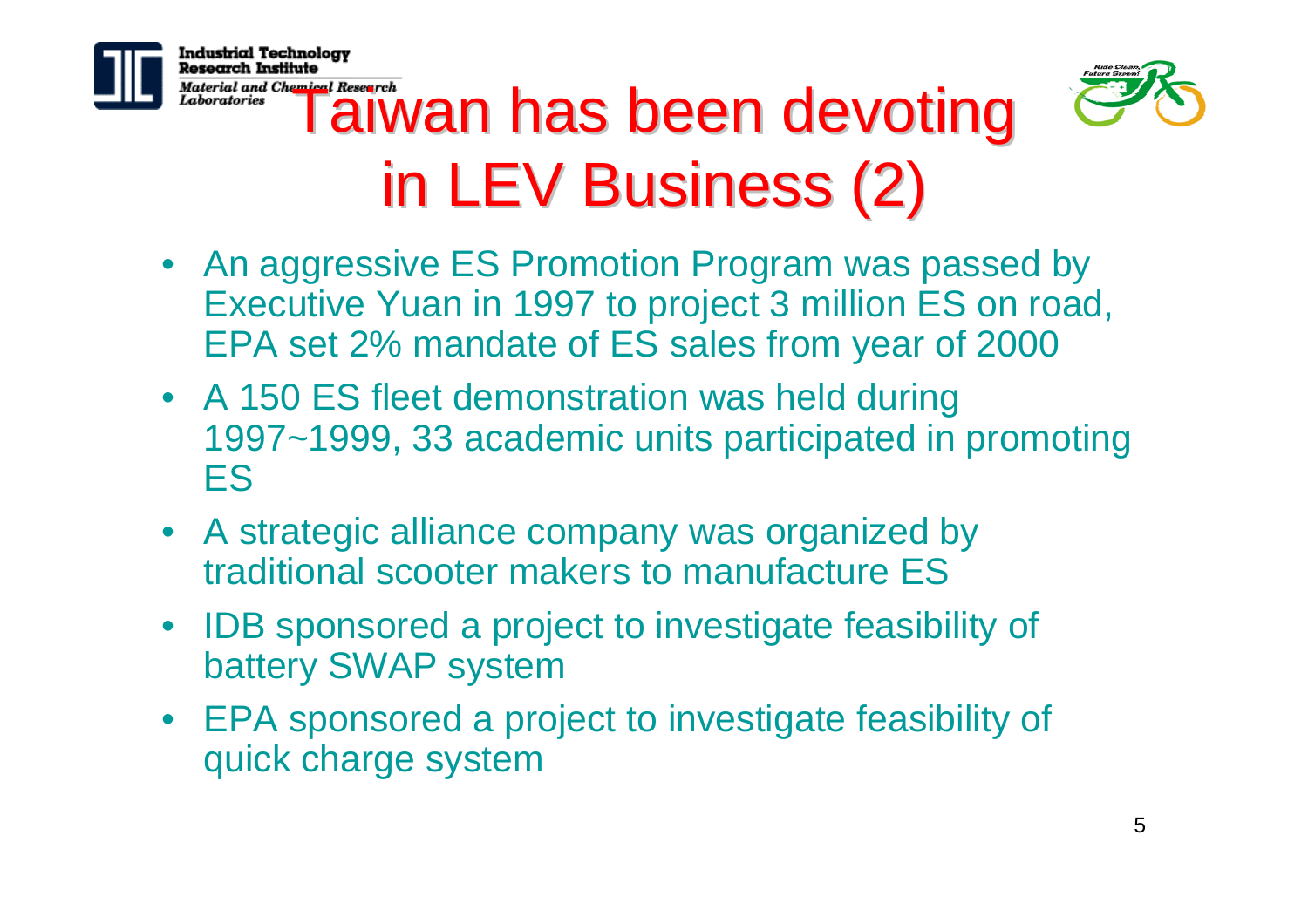

**Research Institute** 



## Material and Chemical Previous Review of Previous ES **Promotion Difficulty**

| Vehicle technology                                                                          | <b>Sale</b>                                                                         |
|---------------------------------------------------------------------------------------------|-------------------------------------------------------------------------------------|
| •Difficult to compete with Ice scooter in<br>performance                                    | •Traditional scooter retailers don't<br>support                                     |
| . Reliability and cost issue of battery                                                     | • Lack sale channels for new makers                                                 |
| • Heavy in weight                                                                           | • Exaggerative in performance data                                                  |
| • Some poor product image, reliability                                                      | •Too small market, hard to invest on                                                |
| •Incidents                                                                                  | product improvement or new design                                                   |
| Infrastructure                                                                              | <b>Promotion</b>                                                                    |
| •Limited charge infrastructure, hard to<br>find plug place for most apartment<br>residents  | •Too aggressive planning in the<br>beginning<br>•Strong opposition from traditional |
| • Lack of maintenance infrastructure<br>and capability, very slow replacement<br>and repair | scooter makers on 2% sales mandate                                                  |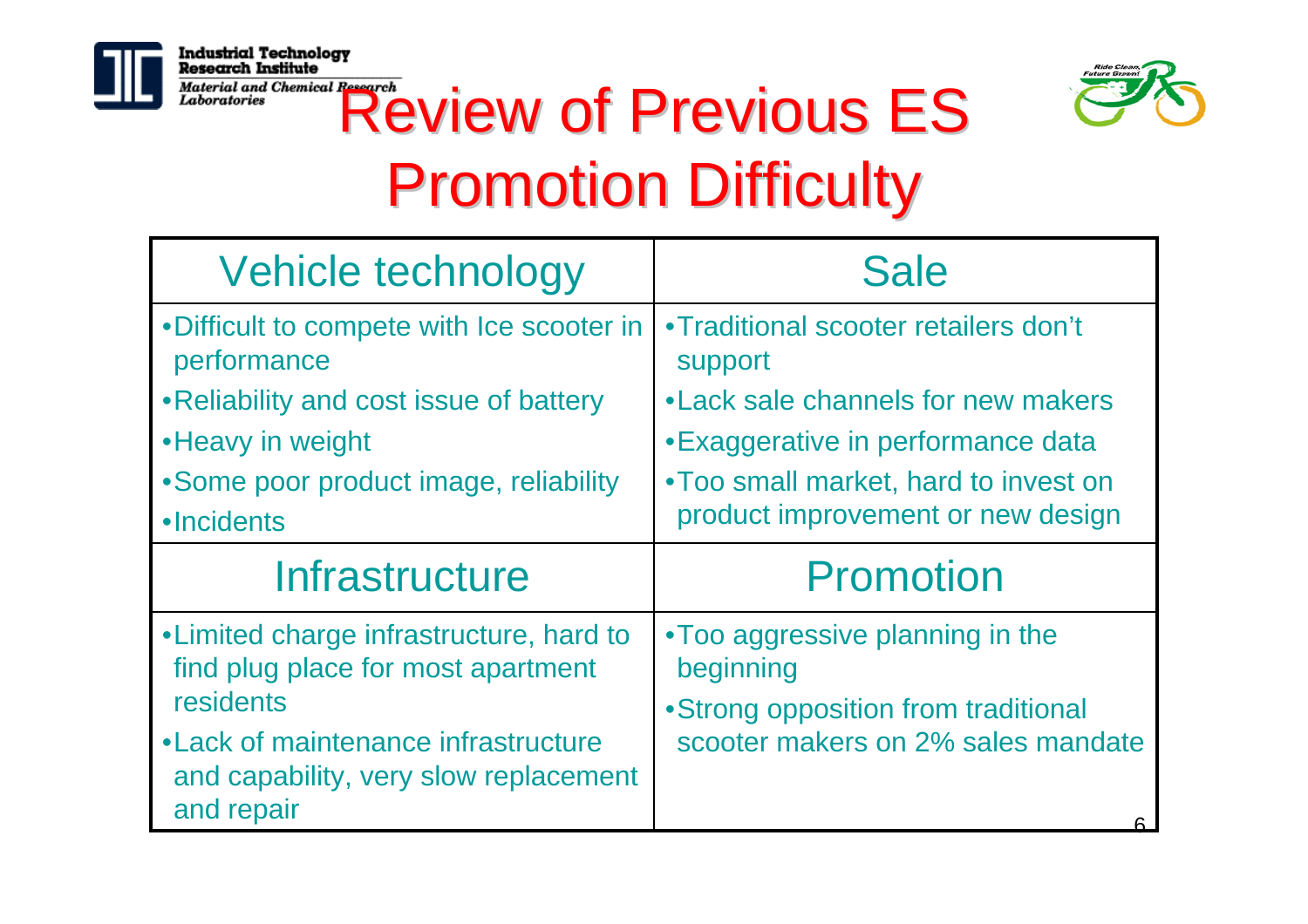

ustrial Technology search Institute Iaterial and Chemical Research aboratories



# Is Timing Coming?

### Was--

- Timing not ready yet? or
- Subsidy stopped? HOWEVER--
- Manufacturing infrastructure exists
- Technology is improving
- Some new approaches are found
- Environmental concerns are getting strong
- More practical in promotion activity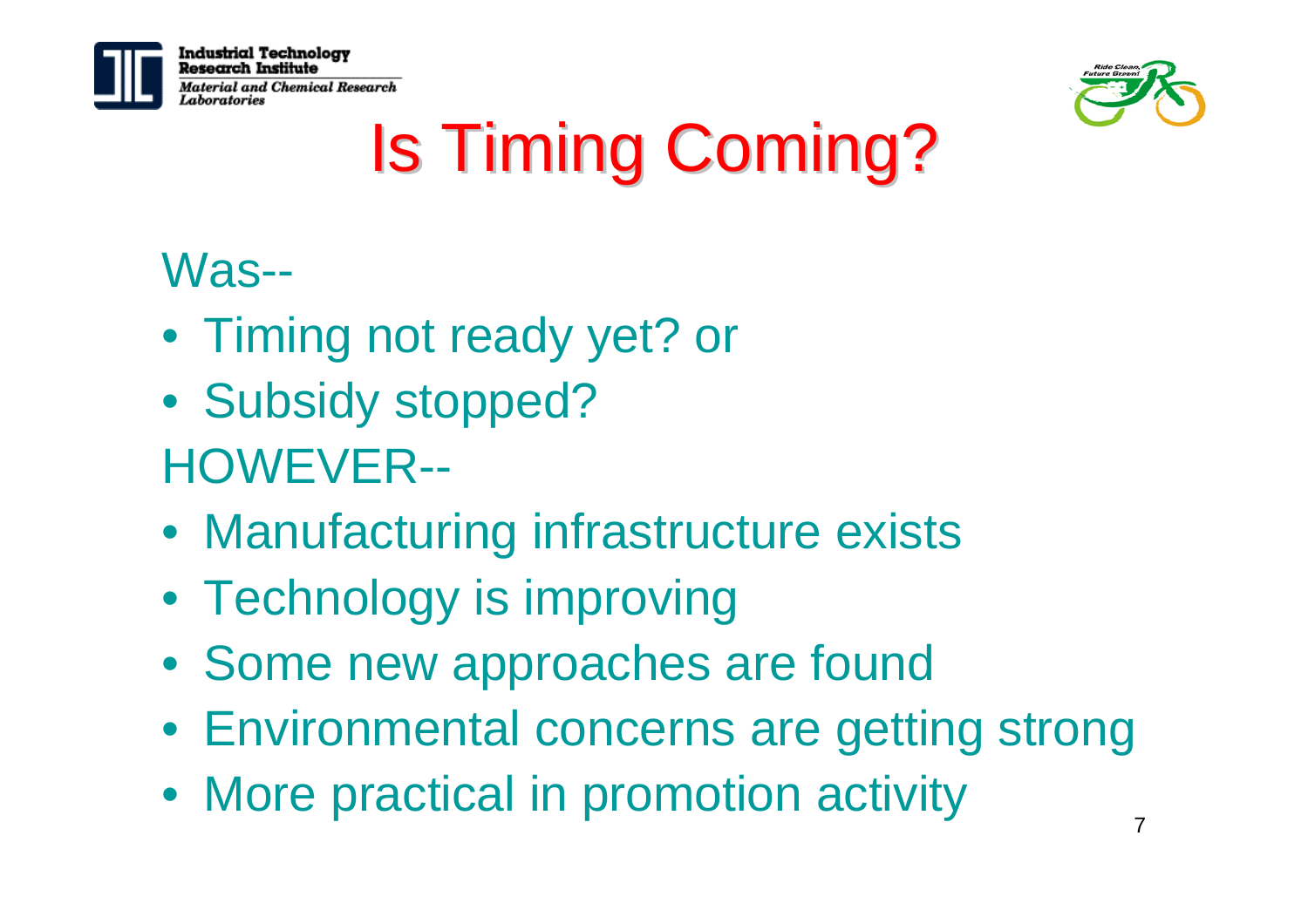

strial Technology Material and Chemical Research aboratories



# **Ongoing Programs and Activities**

- Electric Vehicle Industry Promotion Project
	- Exhibition & Conference(2 domestic, 2 international)
	- Small LEV fleet demonstration and market survey
	- Electronic information platform and publication
	- Concept design competition
	- Common communication interface design
	- New battery application
- Small Light Motorcycle legalization
- New Generation for LEV
	- Renting business in sight-seeing area
	- New approaches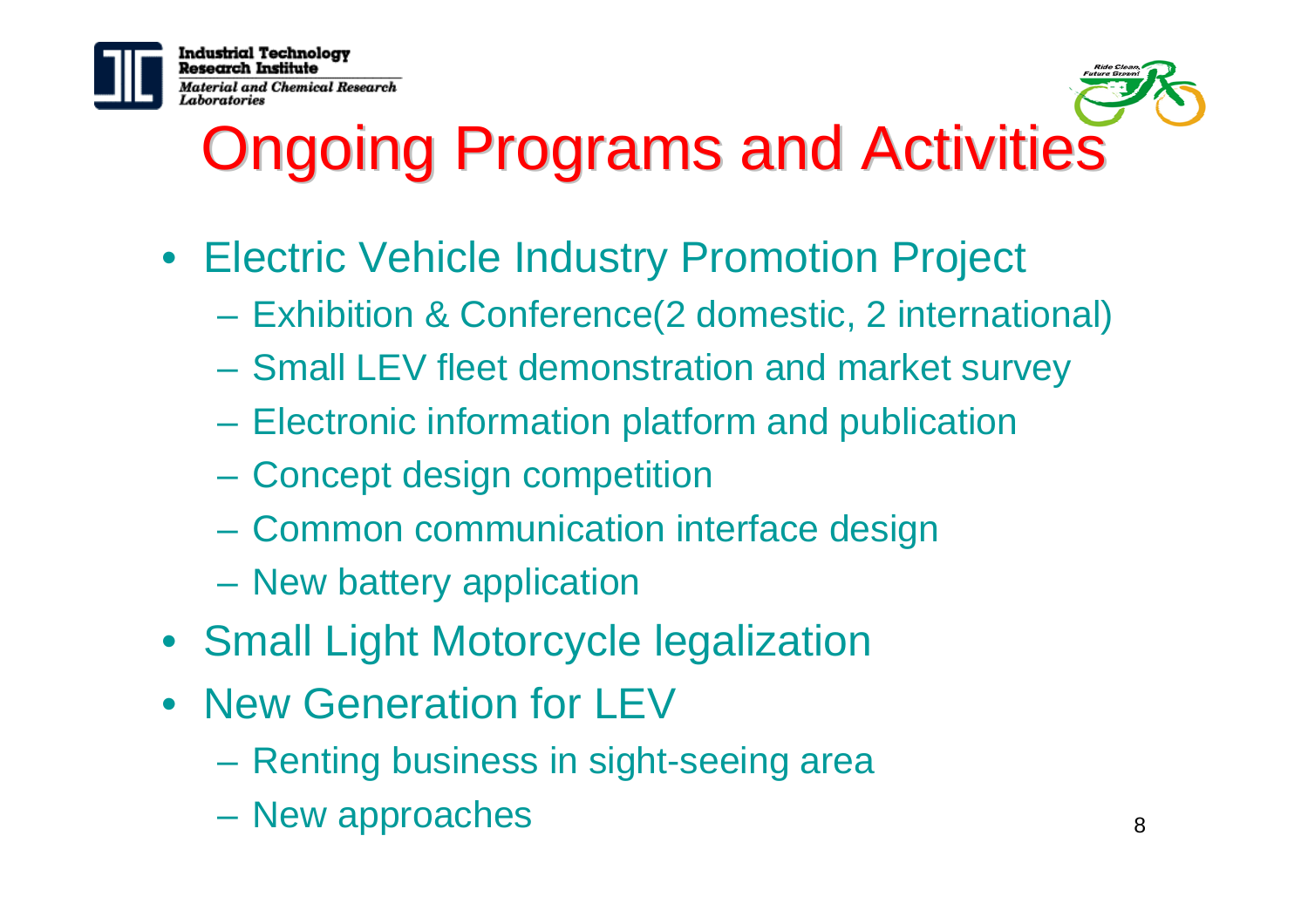

**Research Institute Material and Chemical Research** Laboratories



### 2005 LEV Conference and Exhibition and Summit Forum

#### **Time**:**2005/3/4~3/7**

#### **Place**:**Taipei International Convention Center**

成果:配合2005年台北自行車國際展,舉辦「國際輕型電動車輛研討會」及 「雙峰論壇」,並規畫電動車展覽專區,共有18家廠商31個攤位展示 國內電動車最新產品,研討會也邀請來自美日歐及大陸等輕型電動車相 關專家來台演講,共有250位國內外人士參與。



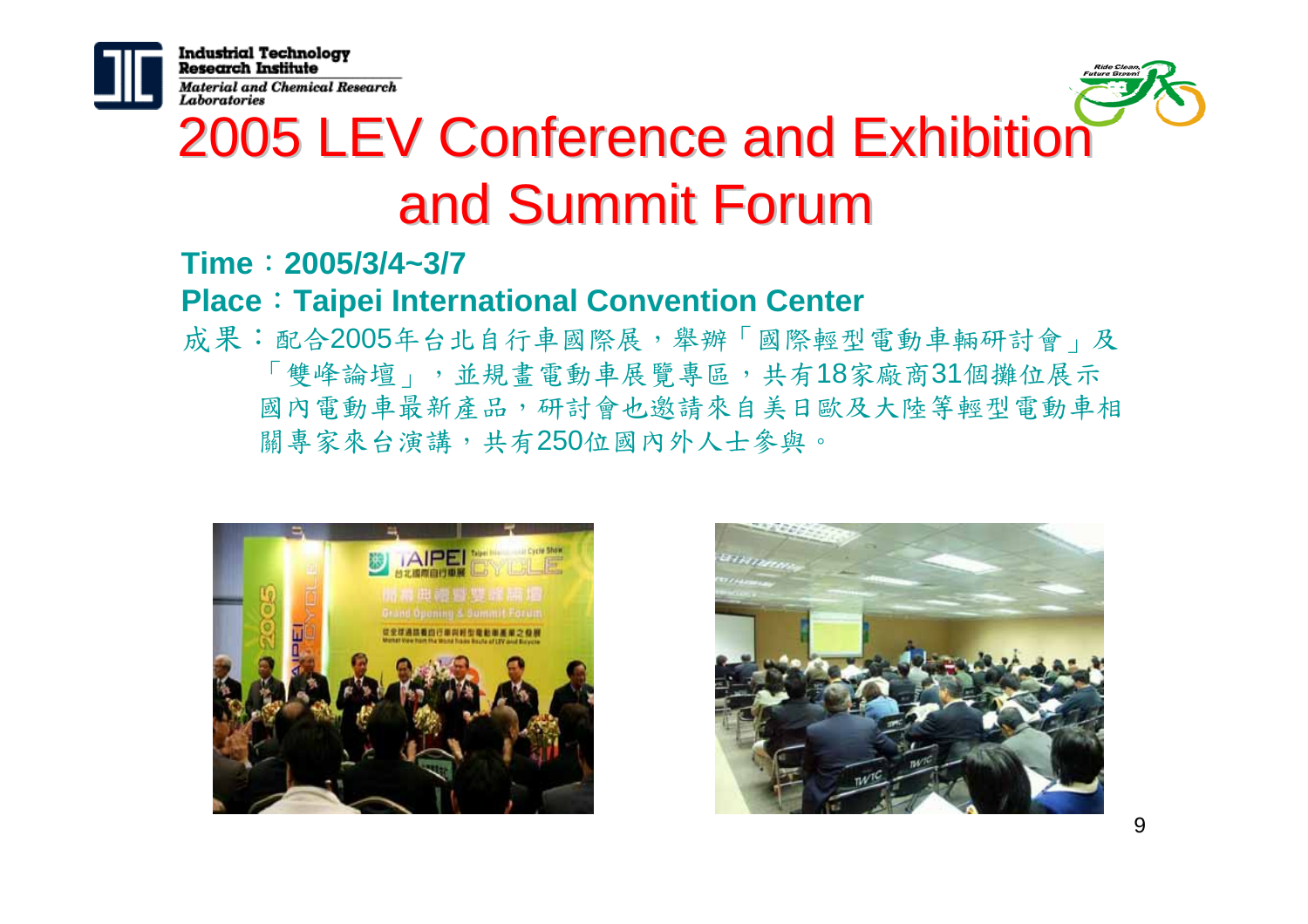

Industrial Technology<br>Research Institute **Material and Chemical Research** Laboratories



## 2005 EV Carnival

#### **Time**:**2005/10/15Place**:**Kaohsiung Museum of Fine Art Front Square**







**Front gate Opening Presentation**



**Illustration Booth area**





10**Special vehicle**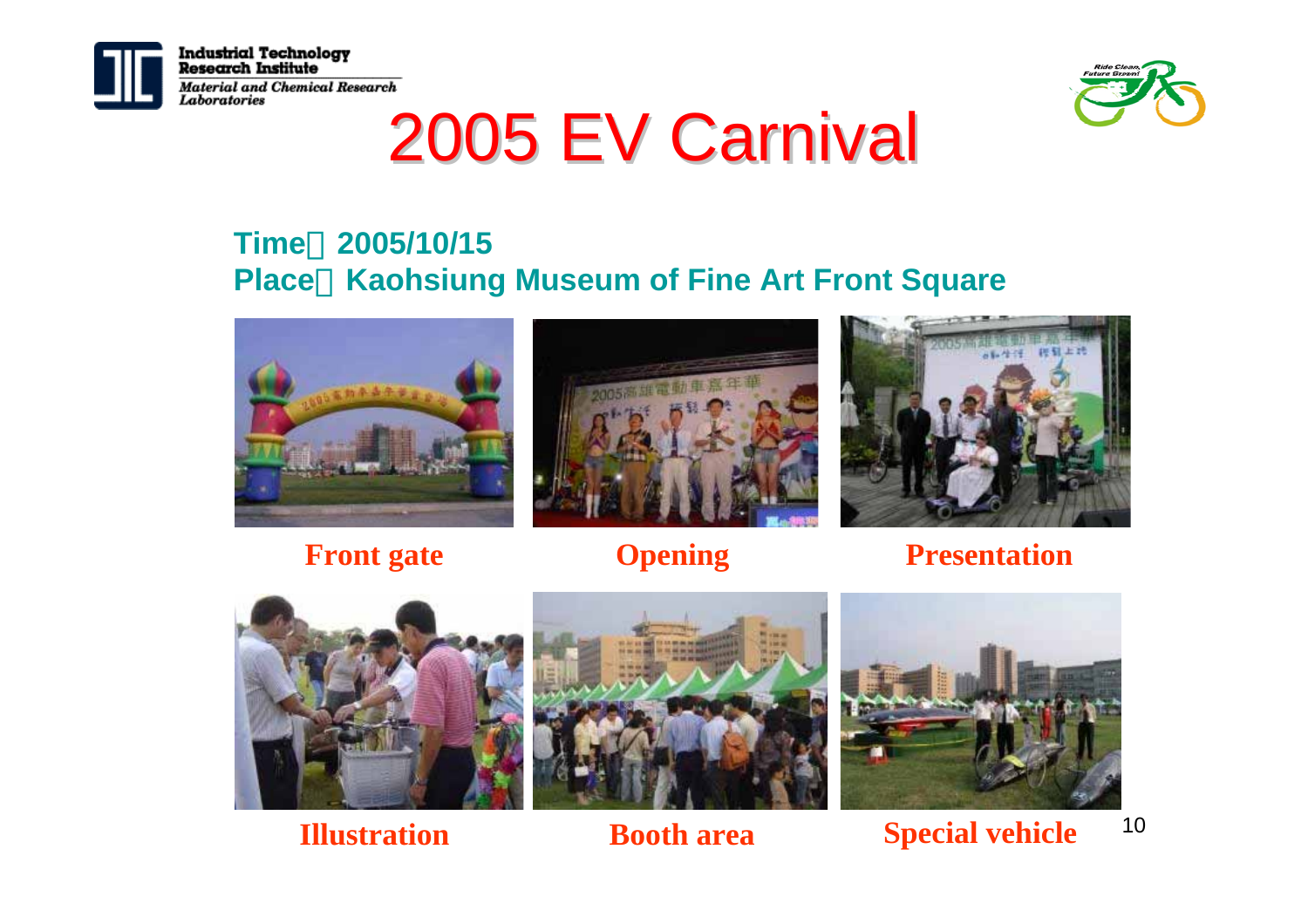

**Industrial Technology Research Institute** 



## Material and Chemical Research<br>Laboratorie 2005 Taiwan Electric Vehicle Symposium

#### **Time**:**2005/9/8~9/9**

#### **Place**:**MiaoLi West Lake Resortopia**

成果:邀請產官學研等業者及代表共105人 參加。與會貴賓有工業局陳副組長、清 大金重勳教授、北科大黃炳照教授、吳 景興理事長等。

#### 研討會內容包含:

- A.瞭解輕型電動車輛之發展現況。
- B.瞭解環保法規對輕型電動車輛產業 的影響。
- C.瞭解電動車輛之能量供應系統與動 力系統的匹配技術。
- D.促進電動車輛整車及零組件業者相 互交流。

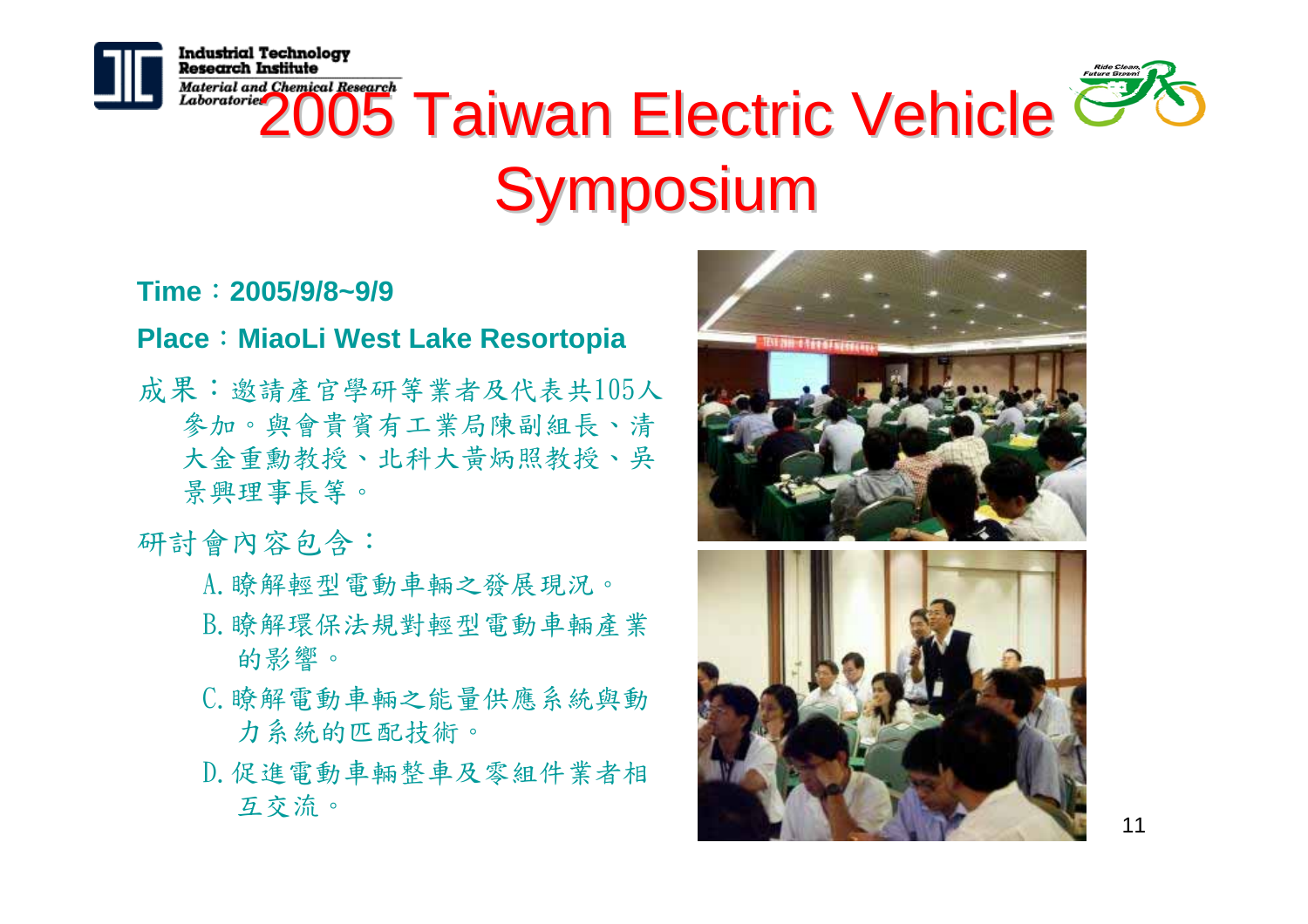

Research Institute Material and Chemical Research Laboratories



### **Small LEV Fleet Demonstration** in Kinmon Island

**Vehicle Model: 4 models of registered small light electric scooter** 最終文化料 **Vehicle quantity: 5 sets each model Duration: 2005/7/8~12/7 for five months** 国域水库 **Driver: Local government officials or employees (100 manmonths) Object: To investigate customer acceptance and vehicle reliability** 

47 单 的









12 **YuanHwai**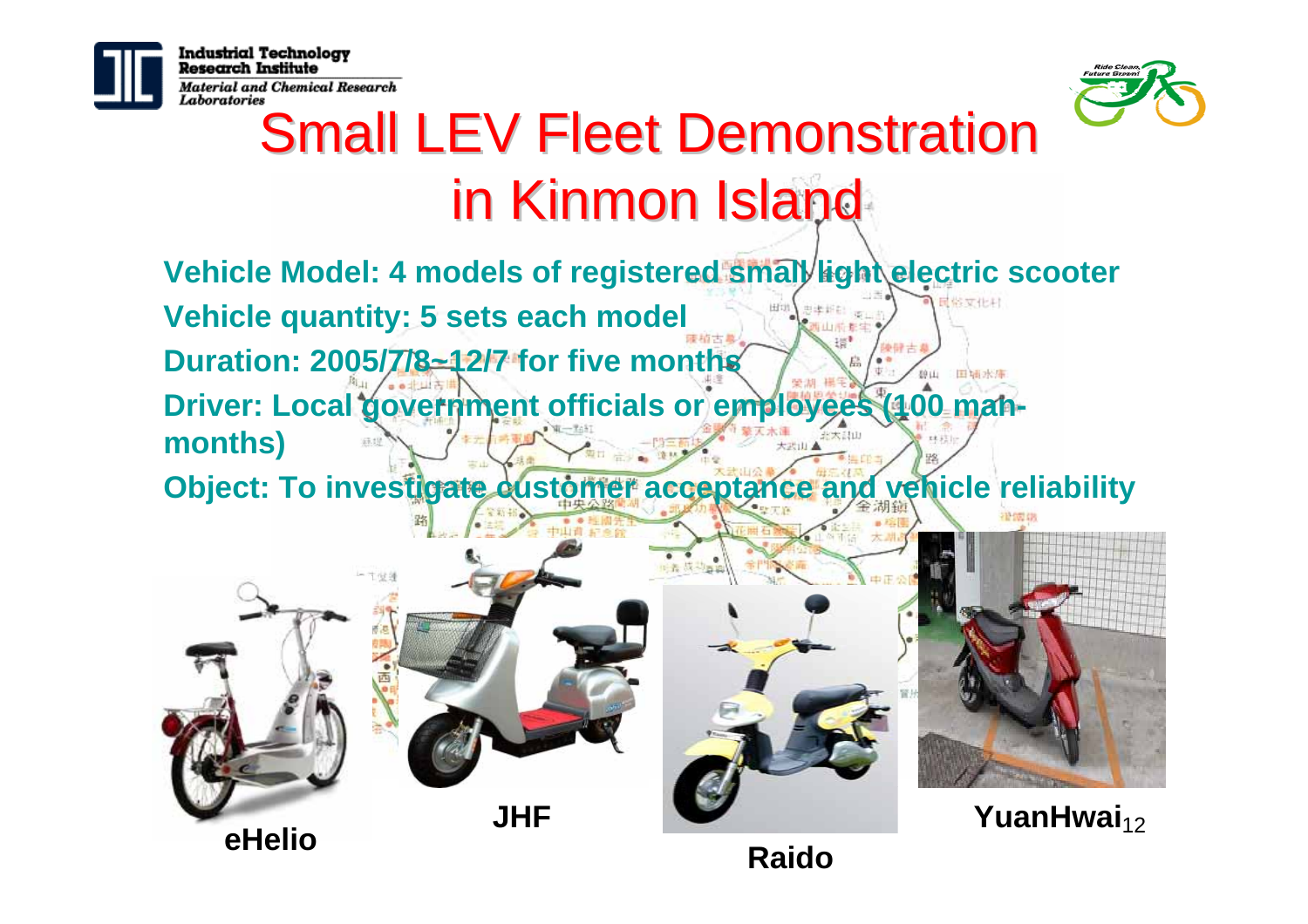



### Fleet Vehicle Qualification & Appraisal Fleet Vehicle Qualification & Appraisal

|                                                  | <b>Company</b>                           | A              | B               | C              | D                       |
|--------------------------------------------------|------------------------------------------|----------------|-----------------|----------------|-------------------------|
|                                                  | <b>Model</b>                             | A              | $\bf{B}$        | C              | D                       |
| <b>requirement</b><br><b>Basic</b>               | <b>DOTC Registered</b>                   | yes            | yes             | yes            | yes                     |
|                                                  | $60kg$                                   | yes(60kg)      | yes(58kg)       | yes(60kg)      | yes(60kg)               |
|                                                  | $<$ 30 $km/hr$                           | yes(28.4km/hr) | yes(26.2km/hr)  | yes(24.5km/hr) | yes(25.3km/hr           |
|                                                  | <b>With common</b><br><b>Charge plug</b> | yes            | yes             | yes            | yes                     |
| $\overline{\mathbf{U}}$<br>erformance<br>spprais | <b>Top speed (score)</b>                 | 28.4km/hr(25)  | 26.2km/hr (15)  | 24.5km/hr(15)  | 25.3km/hr (15)          |
|                                                  | $1 - 30m$<br>acceleration                | 5.52sec(16)    | 6.47sec(6)      | 5.69sec(14)    | $6.21$ sec $(8)$        |
|                                                  | 10deg climbability<br>(score)            | 20km/hr(25)    | 14.5km/hr(12.5) | 15.1km/hr(15)  | 11.3km/hr (5)           |
|                                                  | <b>Range per charge</b><br>(score)       | 58.56km(30)    | 47.2km (21)     | 22.01km(3)     | 19.02km (0)             |
| <u>ங்</u>                                        | total                                    | 96             | 54.5            | 47             | 28                      |
|                                                  | <b>Final approval</b>                    | pass           | pass            | pass           | pass<br>13 <sup>2</sup> |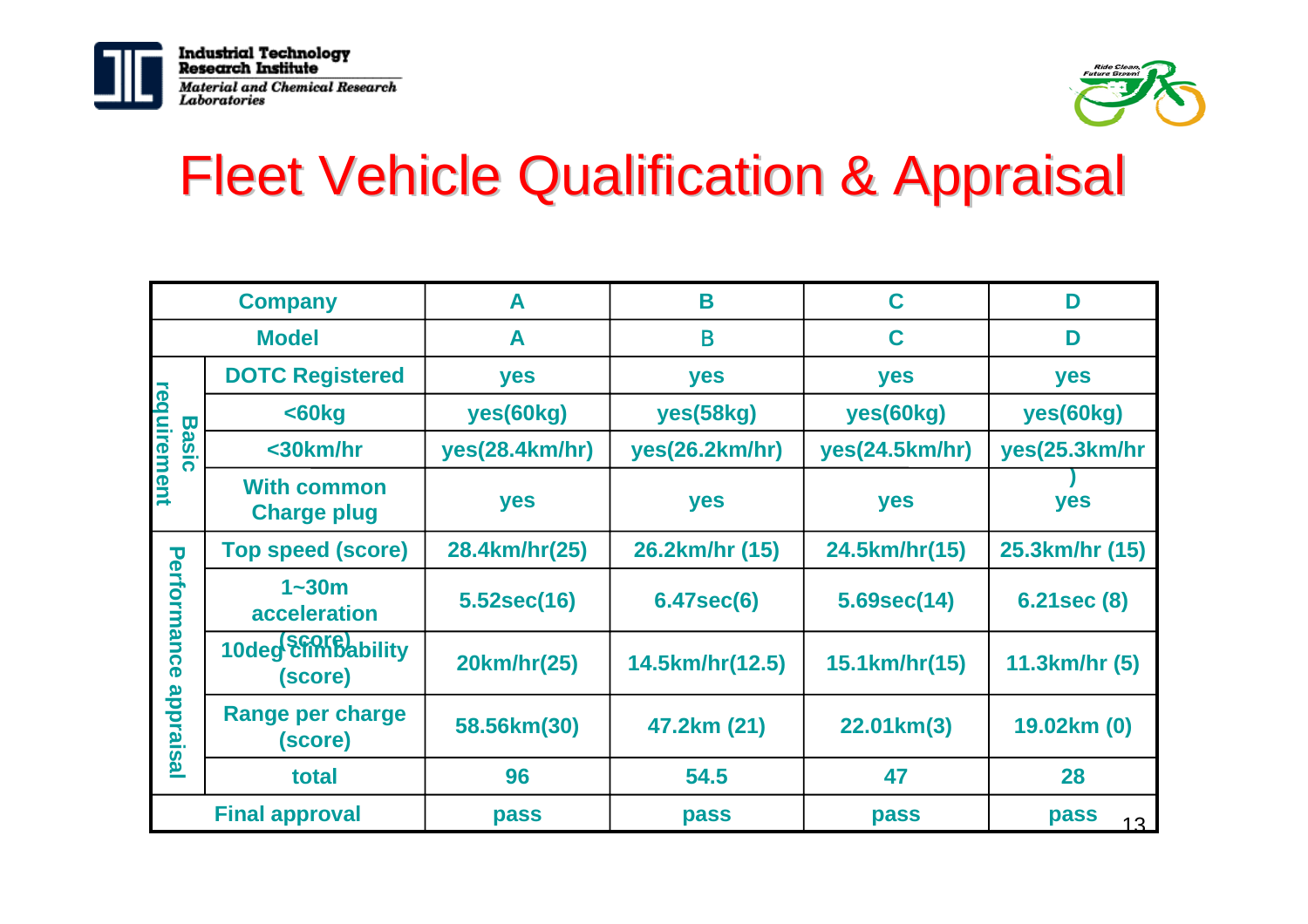

**Industrial Technology Research Institute** Material and Chemical Research Laboratories



### **Fleet Demonstration opening Ceremony**

#### Time:2005/7/8Place: Kinmon Athletic field 參加廠商:瑞德、圓匯、易立歐及景興發等4家廠商20輛車 由工業局副組長陳奇福 、 金門副縣長楊忠全共同主持。

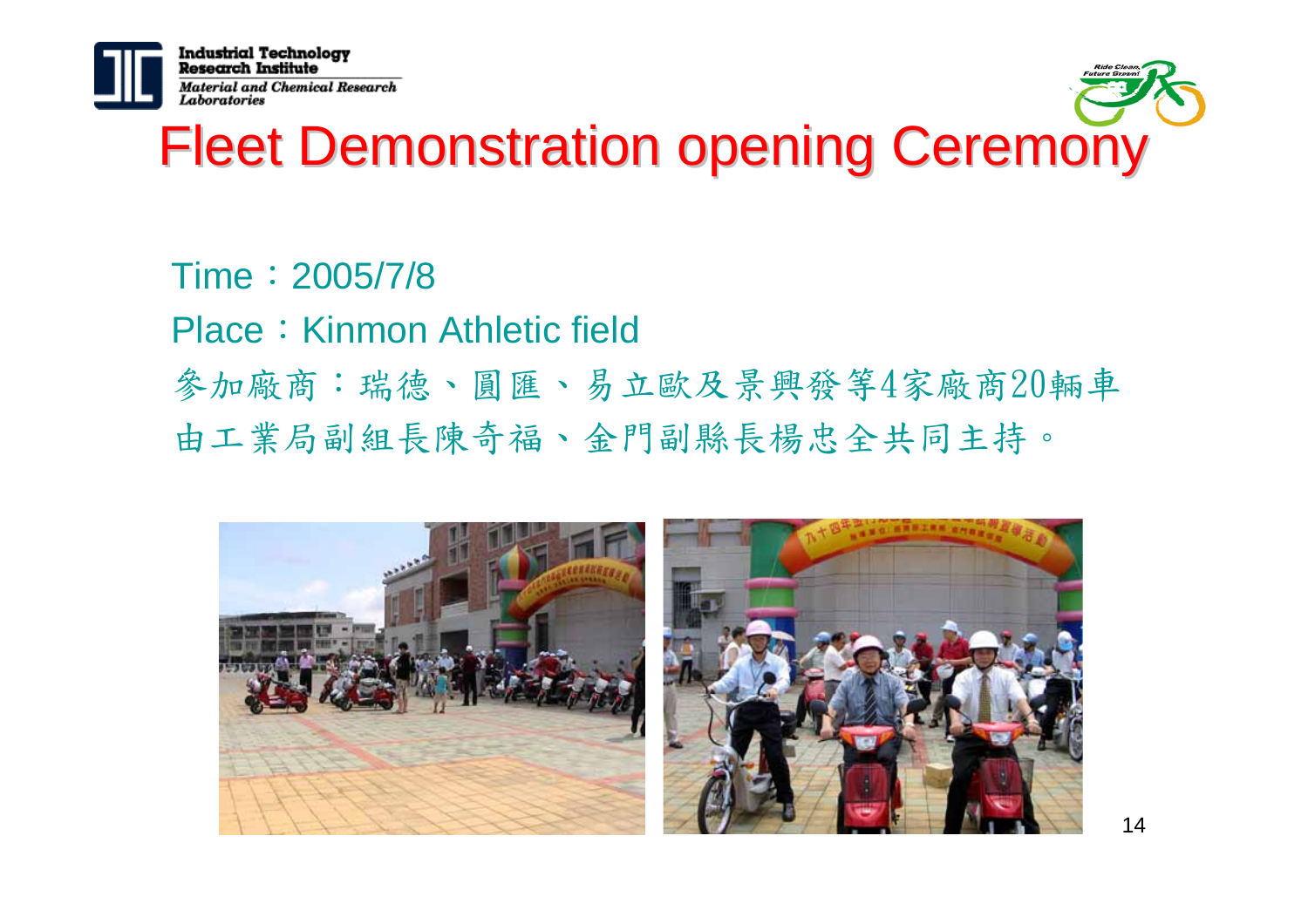

Industrial Technology<br>Research Institute **Material and Chemical Research** Laboratories



### **Driver Satisfaction**

#### (accumulated milage:7437km) (accumulated milage:7437km)

| item                        | comment                                                                                                                        |
|-----------------------------|--------------------------------------------------------------------------------------------------------------------------------|
| <b>Speed</b>                | Between average and not satisfactory                                                                                           |
| <b>Start up</b>             | Between satisfactory and average                                                                                               |
| <b>Climbability</b>         | Between average and not satisfactory                                                                                           |
| Range                       | Between satisfactory and average                                                                                               |
| Weight                      | Between satisfactory and average                                                                                               |
| <b>Overall satisfaction</b> | Between satisfactory and average                                                                                               |
| <b>Price awareness</b>      | NTD9167~18344, 13126 in average                                                                                                |
| <b>Willing to buy</b>       | 29 yes, 67 no, 4 no answer                                                                                                     |
| <b>General comments</b>     | •Too slow<br>.No fuel gage or gage not dependable<br>•Quiet and light<br>15<br>•Mostly become worse after one month test drive |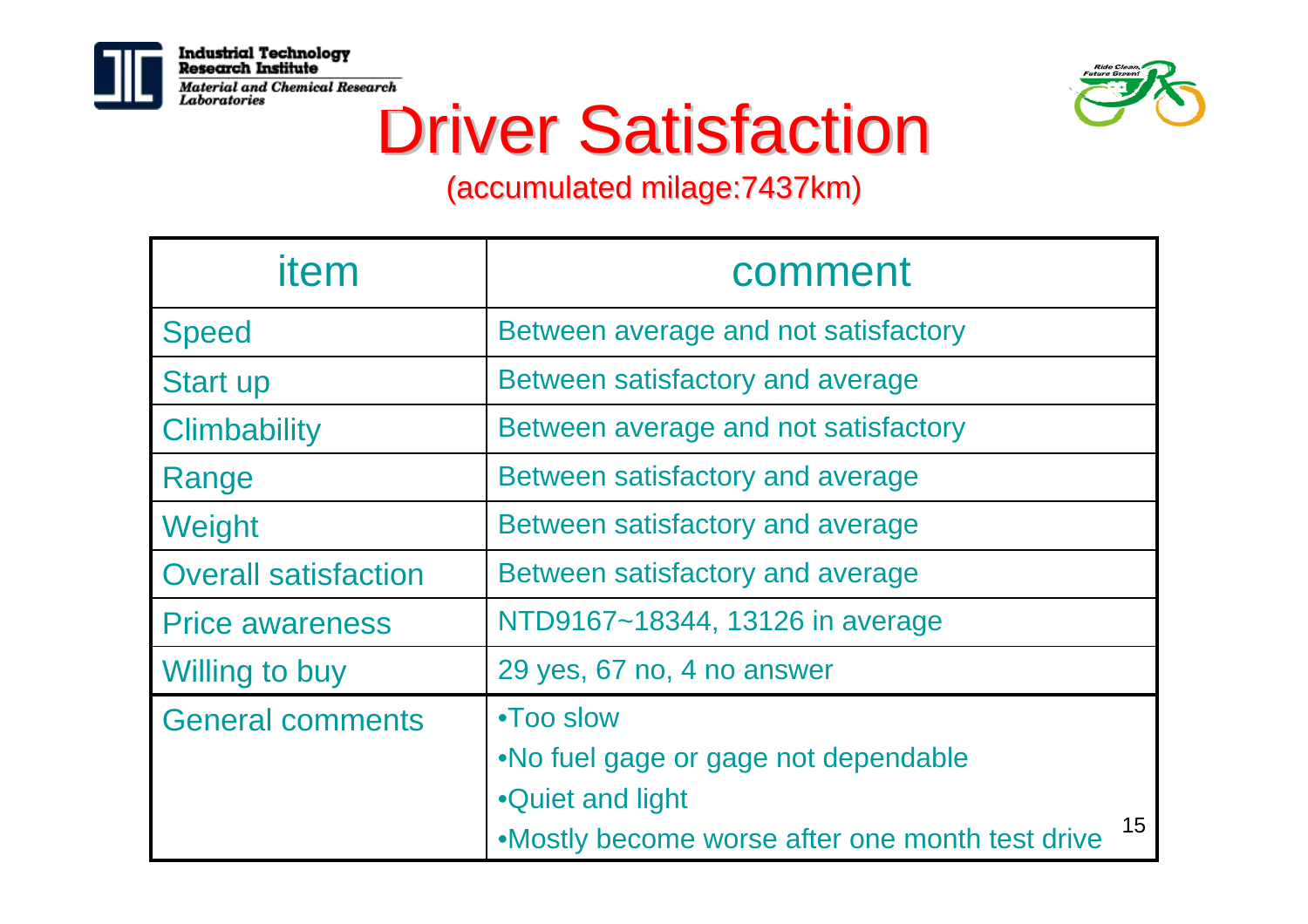



### **Website and Publication**

#### **http:// http://evs.org.tw evs.org.tw**

| 經濟部<br>第二期 2005年 7 月出版                                                                                                                                                              | 前刊 2005年 4 月出版                                                                                                                                                                                                                                                                                                                                                                                                                                                                                                                                                                     |
|-------------------------------------------------------------------------------------------------------------------------------------------------------------------------------------|------------------------------------------------------------------------------------------------------------------------------------------------------------------------------------------------------------------------------------------------------------------------------------------------------------------------------------------------------------------------------------------------------------------------------------------------------------------------------------------------------------------------------------------------------------------------------------|
| 輕型電動車專刊                                                                                                                                                                             | 輕型電動車專刊                                                                                                                                                                                                                                                                                                                                                                                                                                                                                                                                                                            |
| •專訪環保署空氣品質保護及噪音管制<br>處吳盛忠副處長<br>•專訪中華民國電動休閒代步車發展協<br>曾<br>•專訪台灣電動機車產業發展協會許佑<br>正理事長<br>•專訪台灣易立歐科技股份有限公司林<br>協笙總經理與劉佩原經理<br>•台灣電動機車發展歷程與現況分析<br>• 淺談輕型電動車輛的電控系統<br>•輕型電動車輛用模組化電池管理系統 | 2 推進主張推進網 - Microsoft Internet Explore<br>• 全球電動<br><b>HO Y RIGHT @ G. D &amp; - Y Q &amp;</b><br>專訪必翔<br>$\bullet$<br><b>Ytel</b><br>199 - 13 - 12-18 ● 10 - W-ER al Bft - 13:59<br>Mare Chean<br>Future drees<br><b>ALL LAT HISS</b><br>明總經理<br>專訪中華<br>范如玉理<br>a a c<br>專訪中華<br>$\bullet$<br>1 March<br>15 海易卫家<br>Taiwan Helio<br>范如玉理<br>10083.83<br><b><i><u><i><b>RESS</b></i></u></i></b><br>電動代步<br>$\bullet$<br><b>TO SAU</b><br>第二社製品信用する)<br>自行車及<br>$\bullet$<br>道家城西南市<br>壇&2005輕<br>非核凝胶 挥手<br>MUNEFH<br>地形友好外側の間<br>$0$ FIT FIX<br>(i) http://ens.cog/beliefsta.bb |
|                                                                                                                                                                                     | 77.MS<br><b>また 最 加盟対策</b><br><b>ALLIME</b><br><b>有效方向调查信息应力增长</b>                                                                                                                                                                                                                                                                                                                                                                                                                                                                                                                  |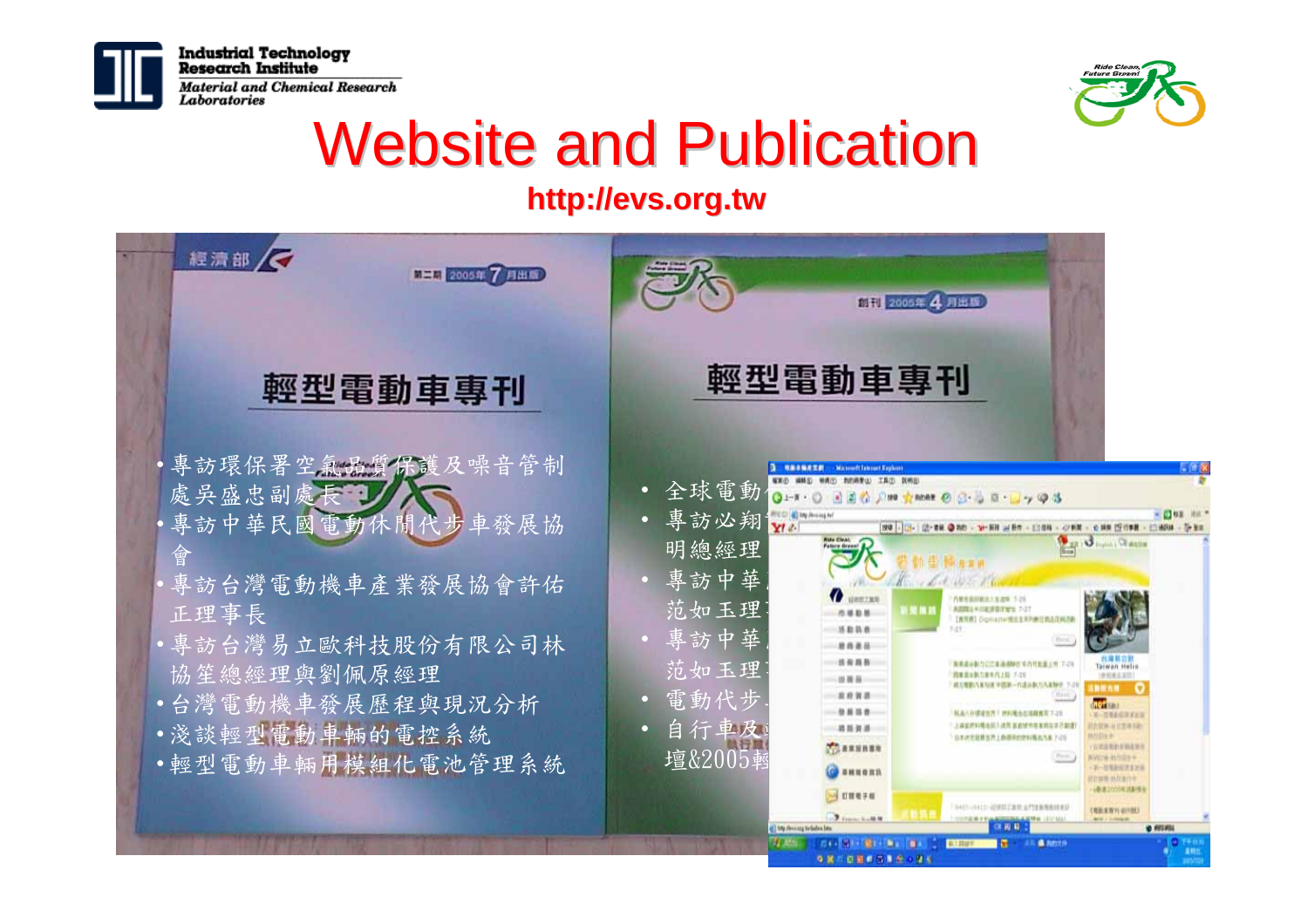

**Industrial Technology** Research Institute Material and Chemical Research Laboratories

## LEV Concept Design Competition

#### **Time**:**2005/7~2005/12**

**Organizer**:

 **China Industrial Designers Association (CIDA)**

#### **Achievement**:

- **13 concept design works were chosen from 91 competitors.**
- **Works were exhibited in 2005 EV Carnival.**
- **They will be sponsored for model fabrication for finalcompetition in 2006.**



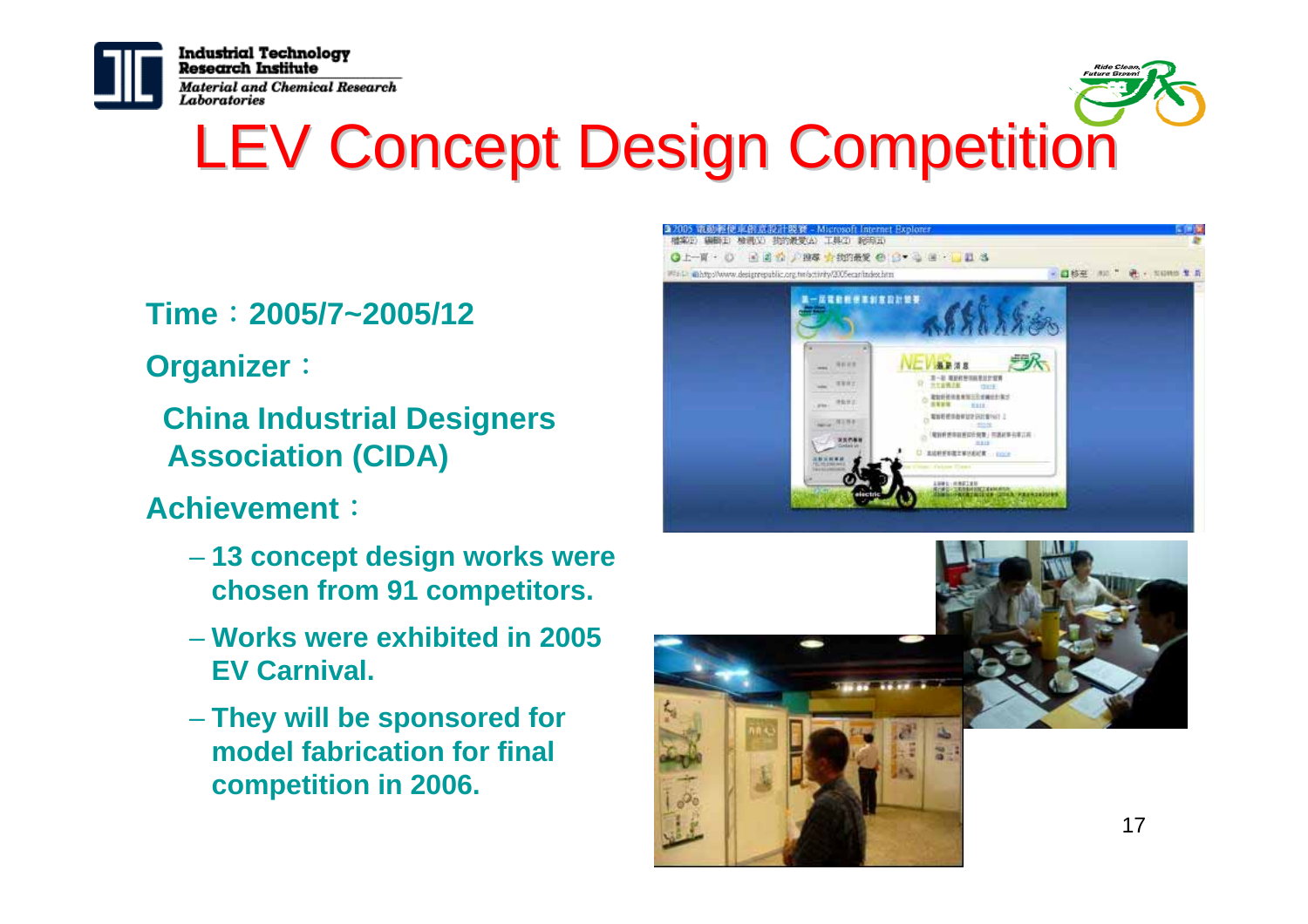



### **Research Institute** Material and Chemical Research<br>Laboratories **Common Communication Interface Design**



- •**Prototype development**
- • **BMS pass information by SMBus to CPU and transfer to RS485 interface tocommunicate with charger, or transfer to RS232 interface to monitor**



18**CPUS Group**,**currently decide to adopt LIN Bus Will cooperate with ExtraEnergy**、 **Digalog**、**BMZ**及**Wolfenbuettel C**&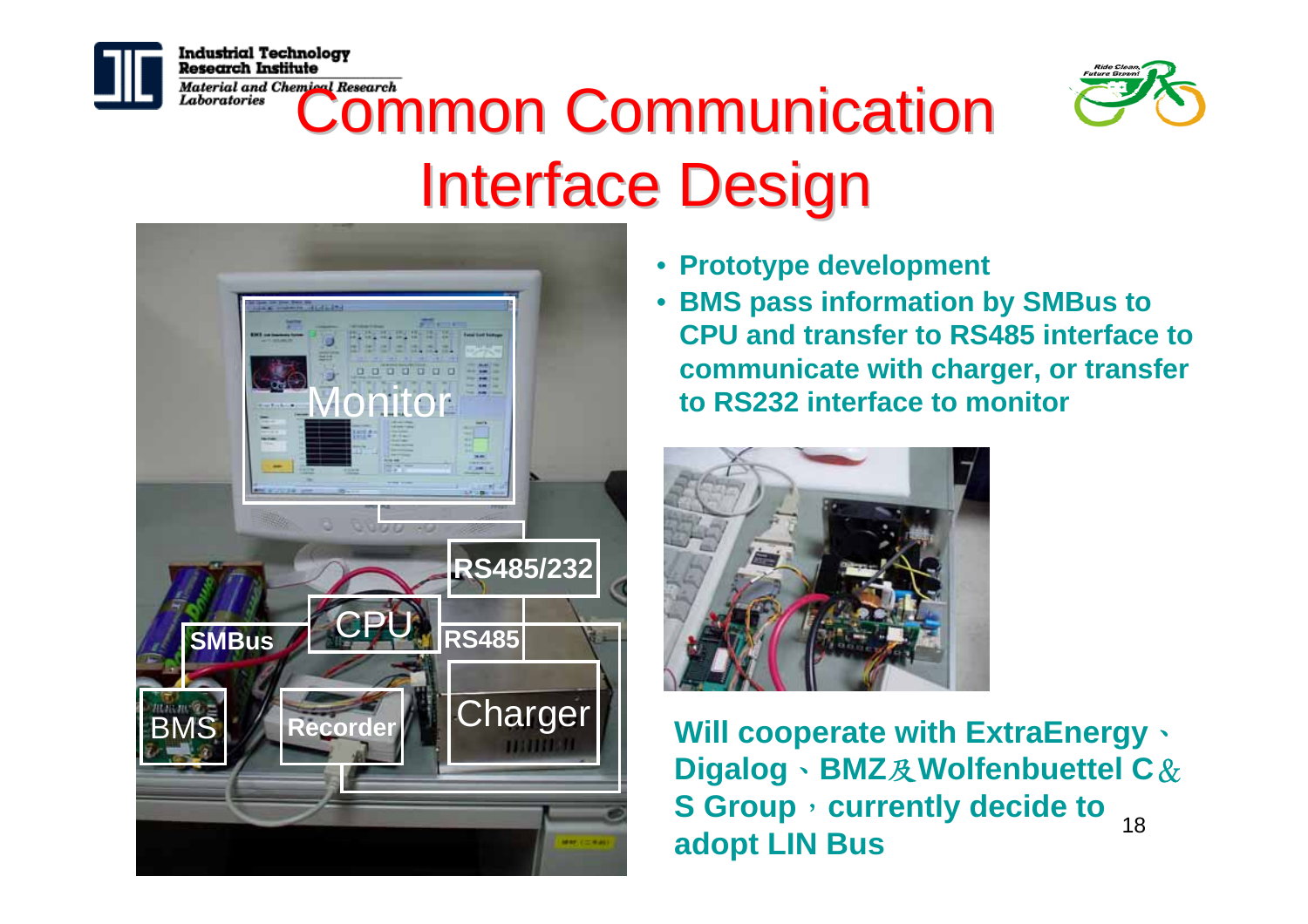



# **New Battery Application**

- Low Cost High Power Lithium Polymer Cell and Module Technology Development Project
	- **Hart Committee**  Low cost electrode material, 6Ah, 24V battery module development
- Fuel Cell hybrid Electric Scooter Technology Development Project



- **Holland** Construction PEMFC hybrid with a 7Ah, 36V lithium-ion battery module
- –Swappable metal hydride canister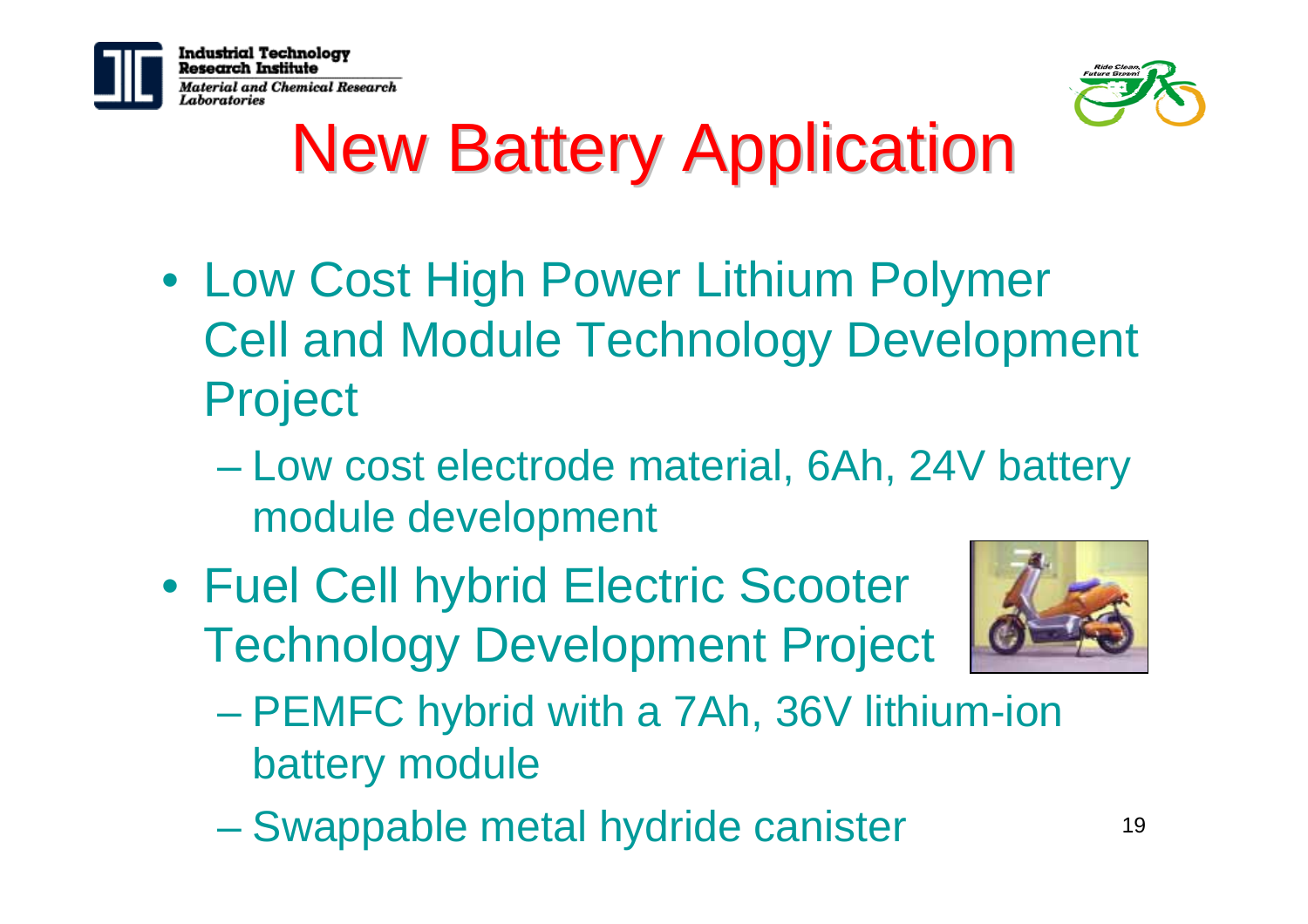# Lithium Polymer Battery Module Application

| Company          | Kenfa              | Justwin            | Ever                                           | Lerado             |
|------------------|--------------------|--------------------|------------------------------------------------|--------------------|
| Model<br>picture |                    |                    |                                                |                    |
| Speed            | 24km/hr            | 30km/hr            | 25km/hr                                        | 8km/hr             |
| Range            | 30km               | 20km               | 32km                                           | 9km                |
| Climbabilit<br>y | 12deg              | 12deg              | 12deg                                          | 12deg              |
| Power            | 292W               | 400W               | 250W                                           | 270W               |
| <b>Battery</b>   | Lithium polymer    | Lithium polymer    | Lithium polymer                                | Lithium polymer    |
| Capacity         | 26.6V10AH          | 26.6V10AH          | 26.6V10AH                                      | 26.6V10AH          |
| Charge<br>time   | 2.5 <sub>hr</sub>  | 2.5 <sub>hr</sub>  | 2.5 <sub>hr</sub>                              | 2.5 <sub>hr</sub>  |
| Weight           | 19kg(with battery) | 25kg(with battery) | 22kg(with battery)                             | 32kg(with battery) |
| Tyre             | 12.5"              | $20$ "             | 22"                                            | 8"                 |
| Max<br>carrying  | 100kg              | 100kg              | 100kg<br>Information from: Welldone Technology | 115kg 20           |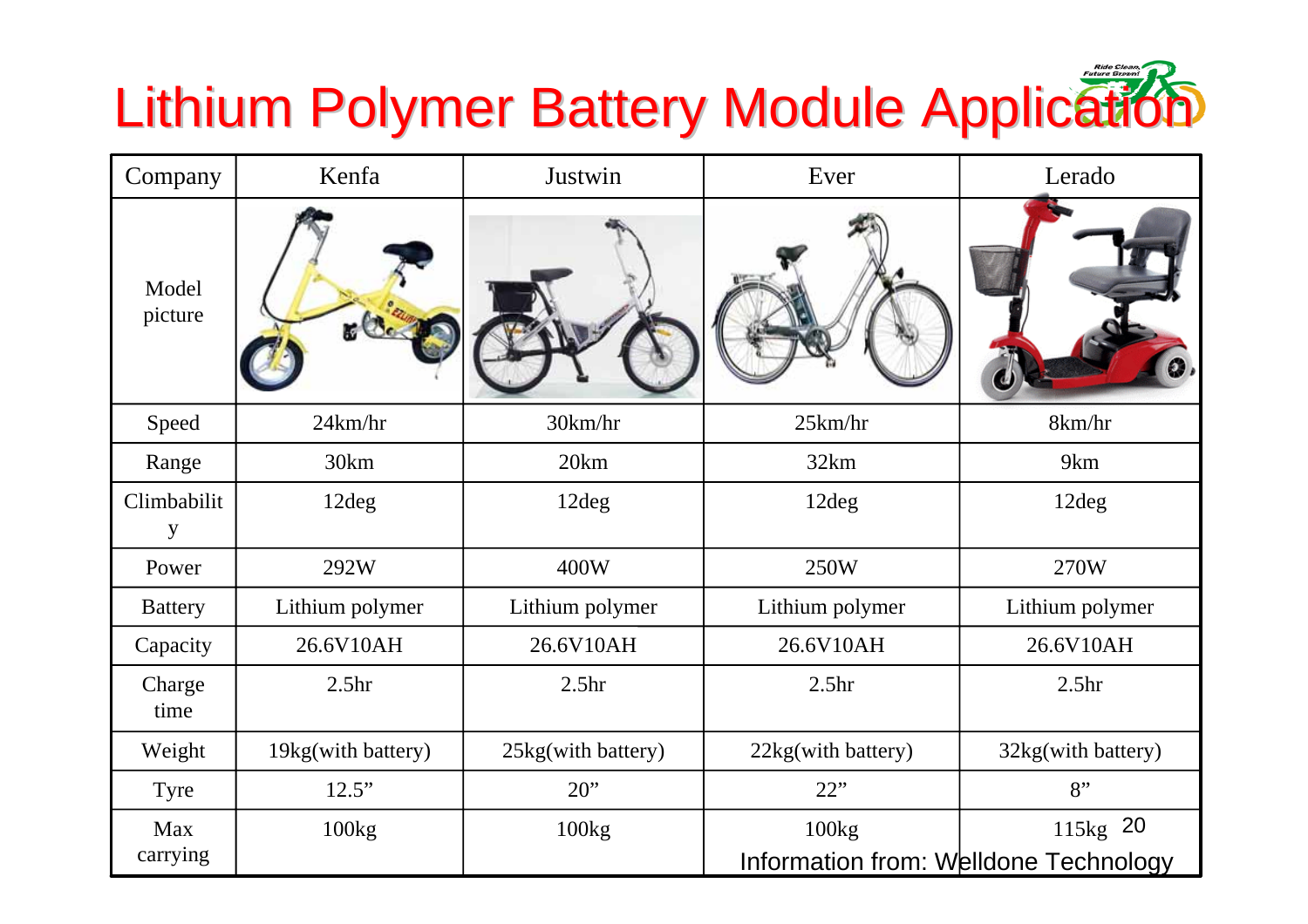

**Industrial Technology Research Institute** Material and Chemical Research Laboratories



### Small Light Motorcycle legalization

| <b>Item</b>                               | <b>Regulation (Draft only)</b>                                                                                                                                                       |  |  |
|-------------------------------------------|--------------------------------------------------------------------------------------------------------------------------------------------------------------------------------------|--|--|
| <b>Dimension</b>                          | Length<2.5m, width<1m, height<2m                                                                                                                                                     |  |  |
| <b>Stand stability</b><br>and reliability | -Stability test of side stand and middle stand<br>-10000 times durability kickoff test for each stand<br>-15000 times durability kickoff test for vehicle<br>equipped only one stand |  |  |
| <b>Weight</b>                             | $60kg$                                                                                                                                                                               |  |  |
| <b>Nominal voltage</b>                    | $<$ 48V                                                                                                                                                                              |  |  |
| <b>Motor power</b><br>output              | $< 1$ kW                                                                                                                                                                             |  |  |
| <b>Speed</b>                              | $30kph$                                                                                                                                                                              |  |  |
| tyre                                      | 4.10/3.50*5"                                                                                                                                                                         |  |  |
| <b>Frame fatigue</b><br>strength          | Under specified load, 6.6~10Hz, 2G after 70000<br>cycles vibration, no rupture                                                                                                       |  |  |
| License plate                             | <b>Require</b>                                                                                                                                                                       |  |  |
| <b>Others</b>                             | Front and rear light, horn, turning and braking signs,<br>license plate light, rear refractive sign                                                                                  |  |  |

Under rehearsal and review by Department of Transportation and Communication<sup>21</sup>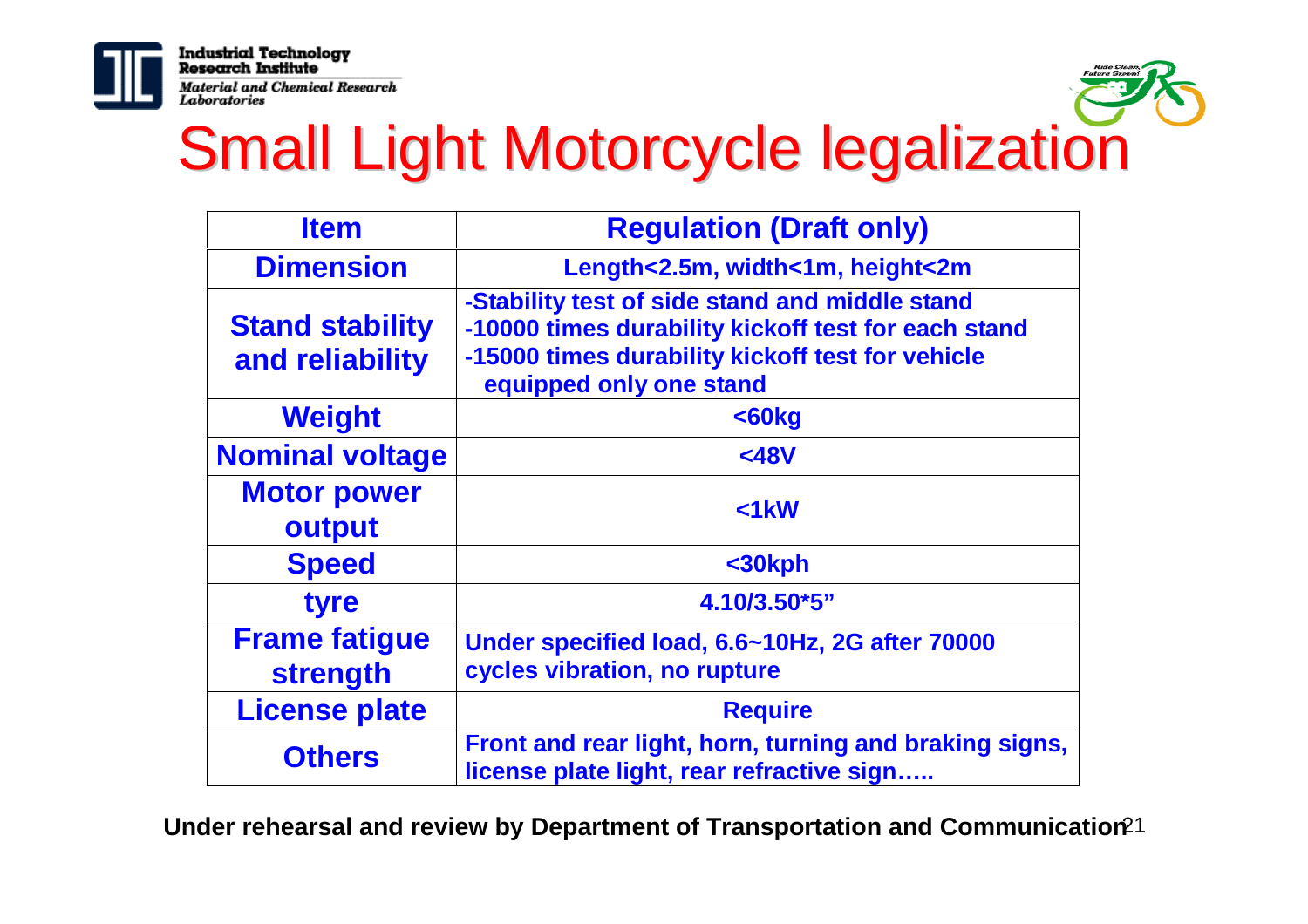

### Will Small Light ES become popular?

- Heavier than bicycle, smaller than bicycle
- • With speed limit, even lower than some bicycle speed, easy to start up, comparably safe on road driving
- With standard front and rear light, brake light and direction sign, comparably safe than bicycle
- Easy to maintain stability when stop without getting off the vehicle
- Require safety helmet while riding bicycle is not mandatory to wear helmet in Taiwan
- Public transportation become more and more accessible, traditional motorcycle population is decreasing, personal mobility tends to be lighter and more convenient for short range commuting
- Some medium to old aged person need vehicle light and easy to handle
- •If bicycle can run on road, why not small light ES

**Ufure Gree**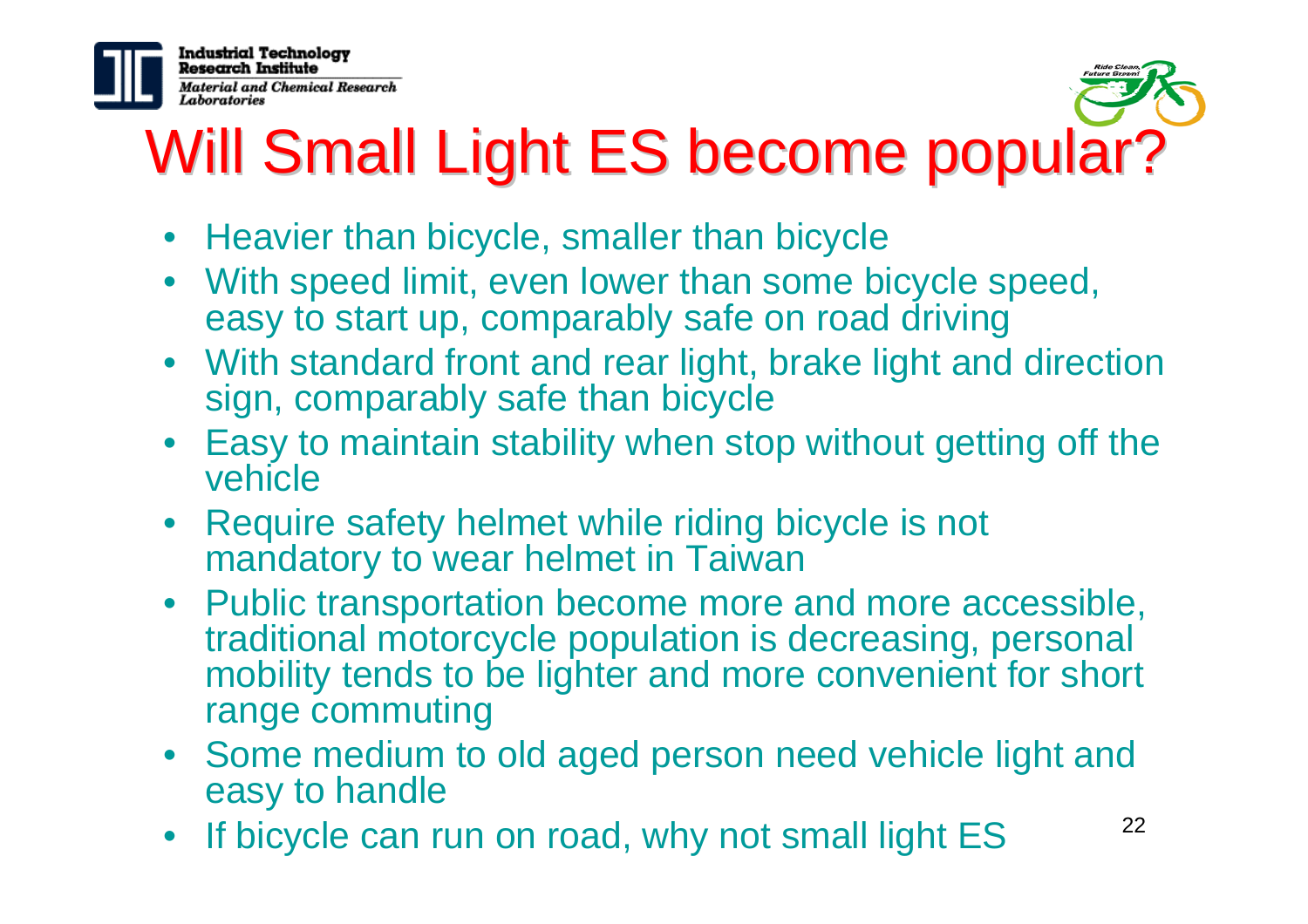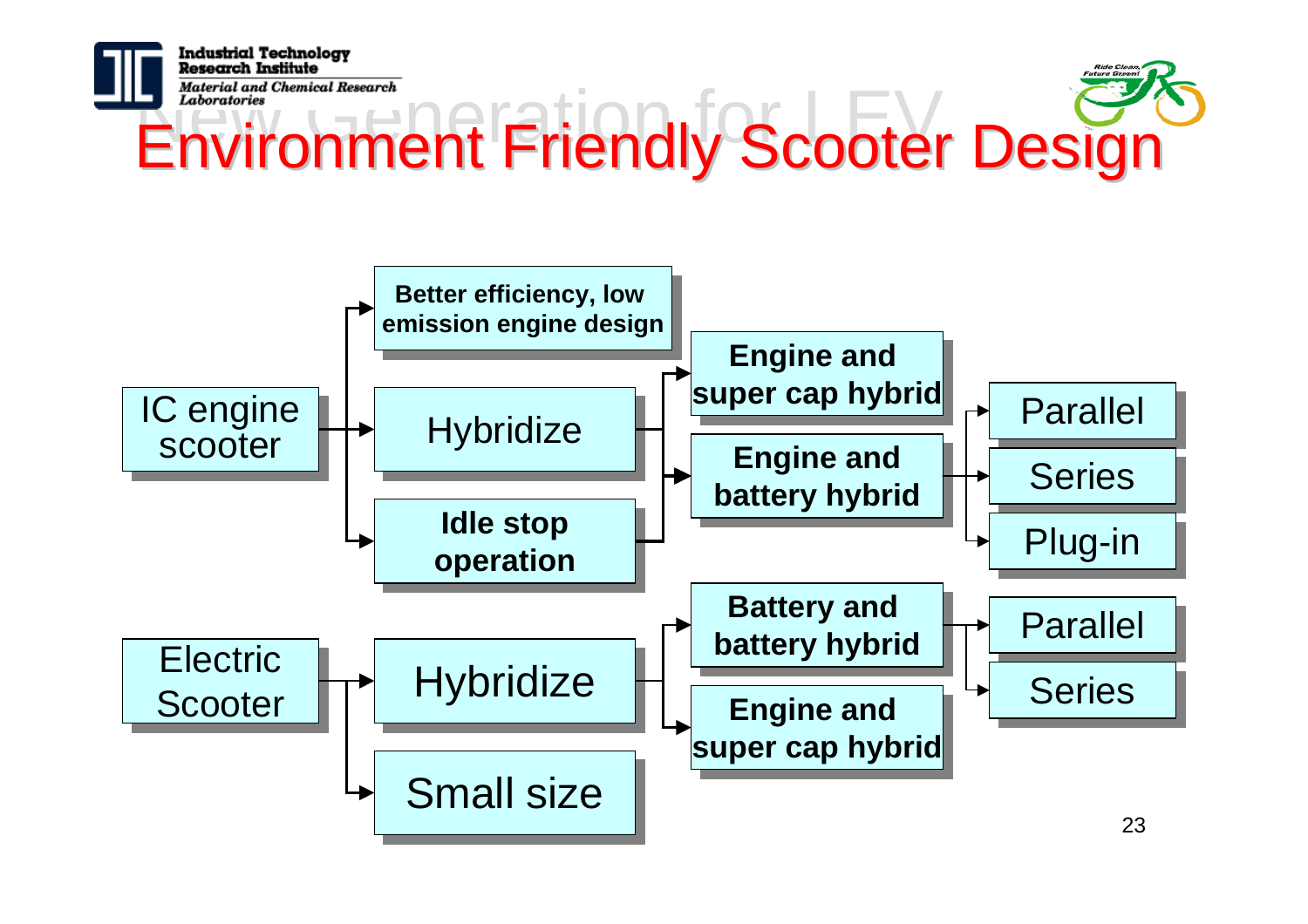



### Material Prosperous ES Rent Business **Around Taiwan**



Information from: Raido Technology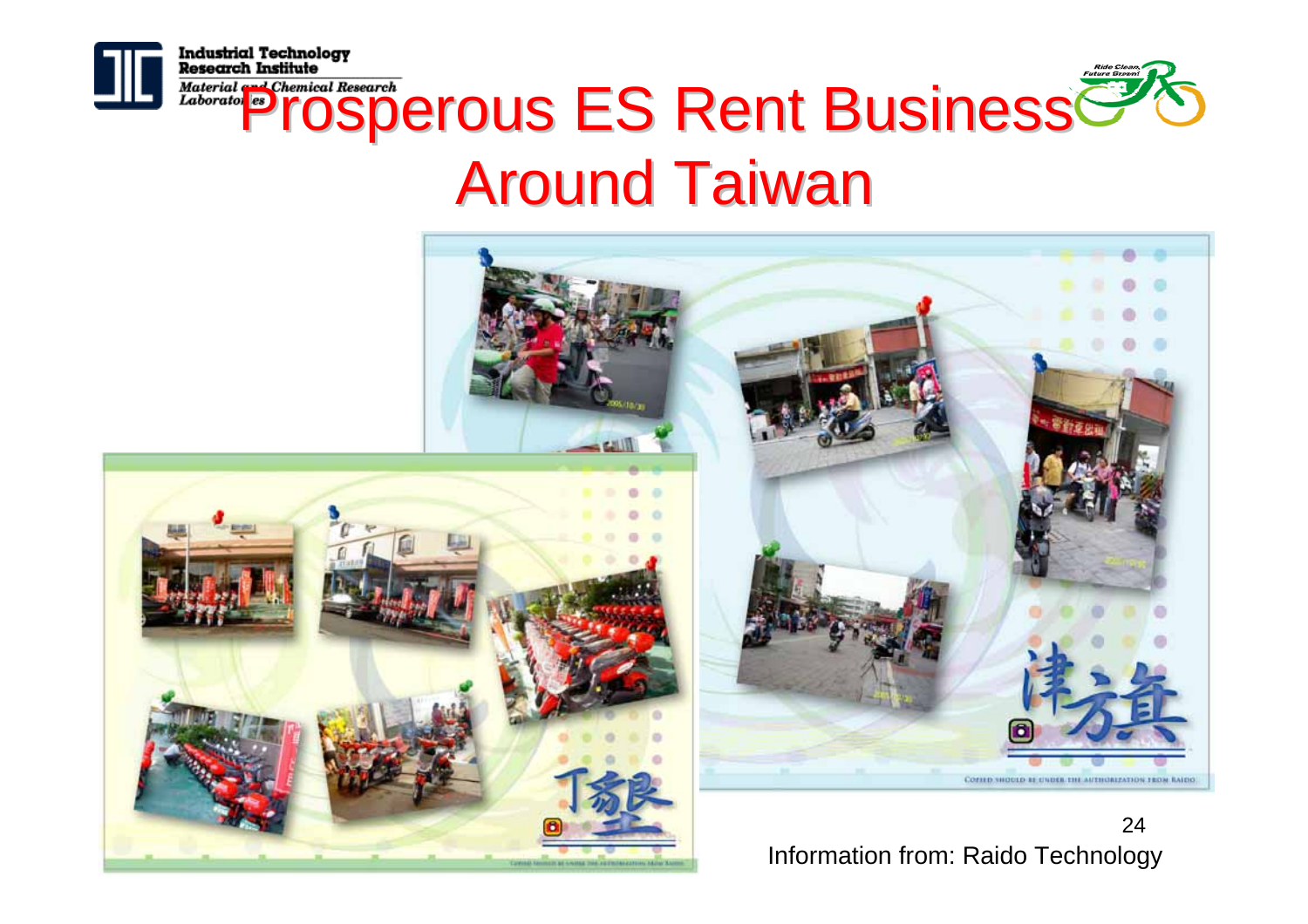

Industrial Technology<br>Research Institute **Material and Chemical Research** 

### **Prosperous ES Rent Business Around Taiwan**



Information from: Raido Technology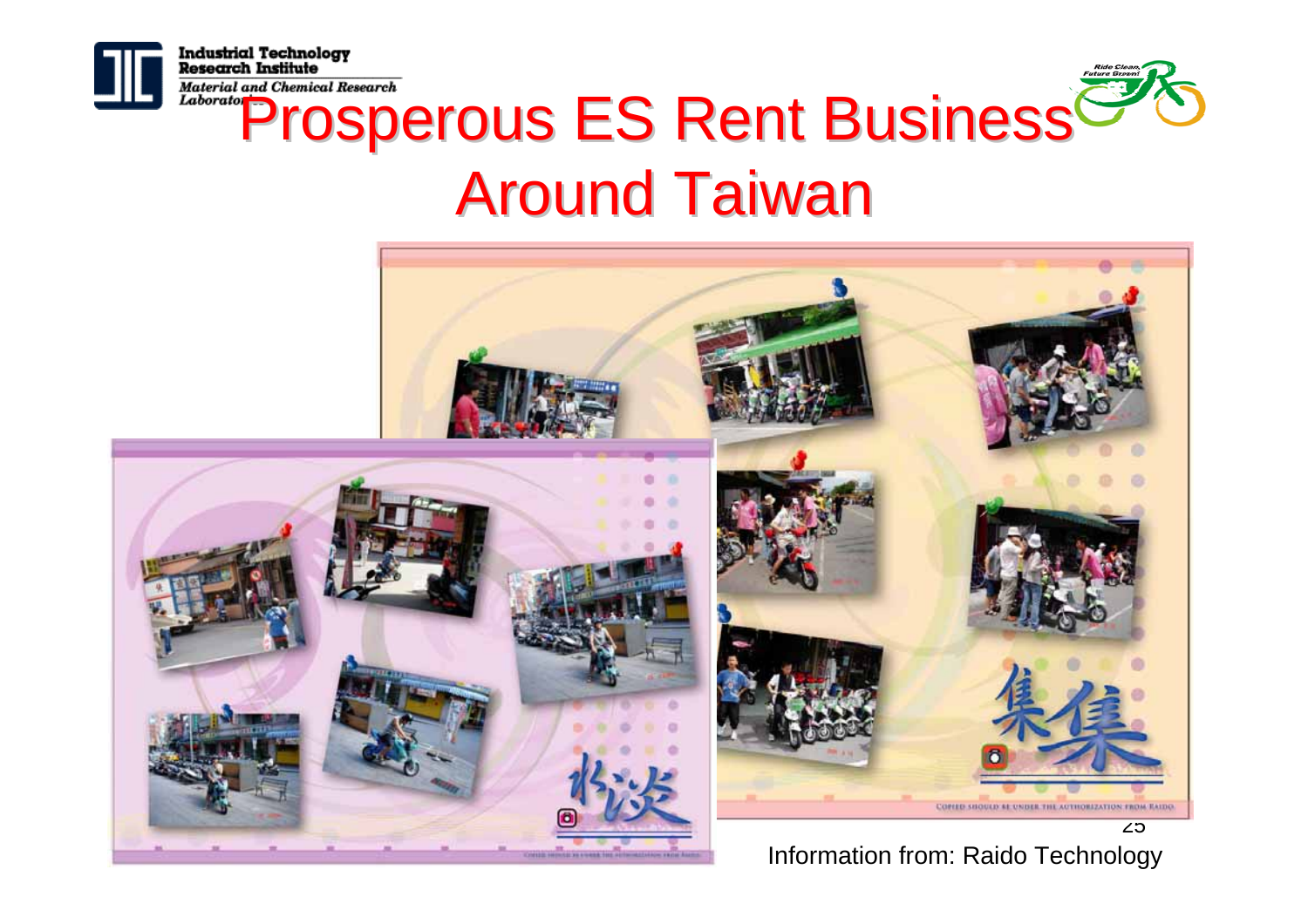



### **Research Institute** Material and Quick charge Stations Are  $\epsilon$ **Under Construction**

| 輸入電壓   | <b>Input voltage</b>          | 220Vac single phase<br>60Hz                 |
|--------|-------------------------------|---------------------------------------------|
| 輸出電壓   | <b>Output voltage</b>         | 24V - 48V~60Vdc                             |
| 最大輸出電流 | <b>Maximum output current</b> | <b>60A</b>                                  |
| 輸出功率   | <b>Maximum power delivery</b> | <b>3600W</b>                                |
| 控制方式   | <b>CONTROL</b>                | <b>MICROPROCESSOR</b>                       |
| 效率     | <b>Efficiency</b>             | >80% (Full load)                            |
| 功率因數   | <b>Power factor</b>           | >0.8 (Full load)                            |
| 環境溫度   | <b>Operation temperature</b>  | $0^\circ - 50^\circ$ C                      |
| 環境濕度   | <b>Operation humidity</b>     | 20~80 % R.H.                                |
| 尺寸大小   | <b>Dimensions</b>             | 500nm Length<br>240nm Width<br>540nm Height |
| 重量     | Weight                        | $<$ 60 $K$ g                                |

26Information from: Raido Technology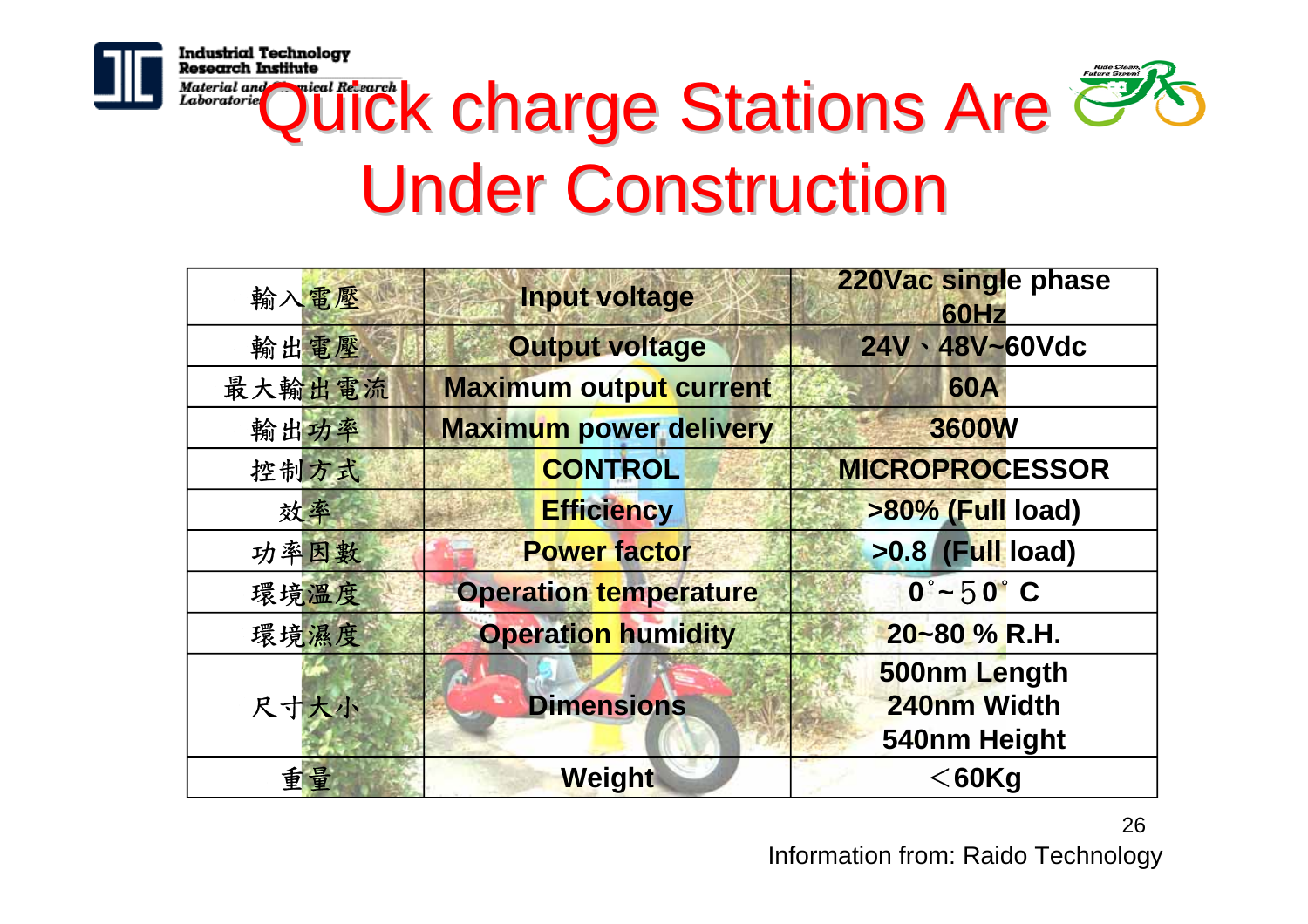

**Industrial Technology Research Institute** Material and Chemical Research Laboratories



### **Hybrid Battery Dual Motor System**

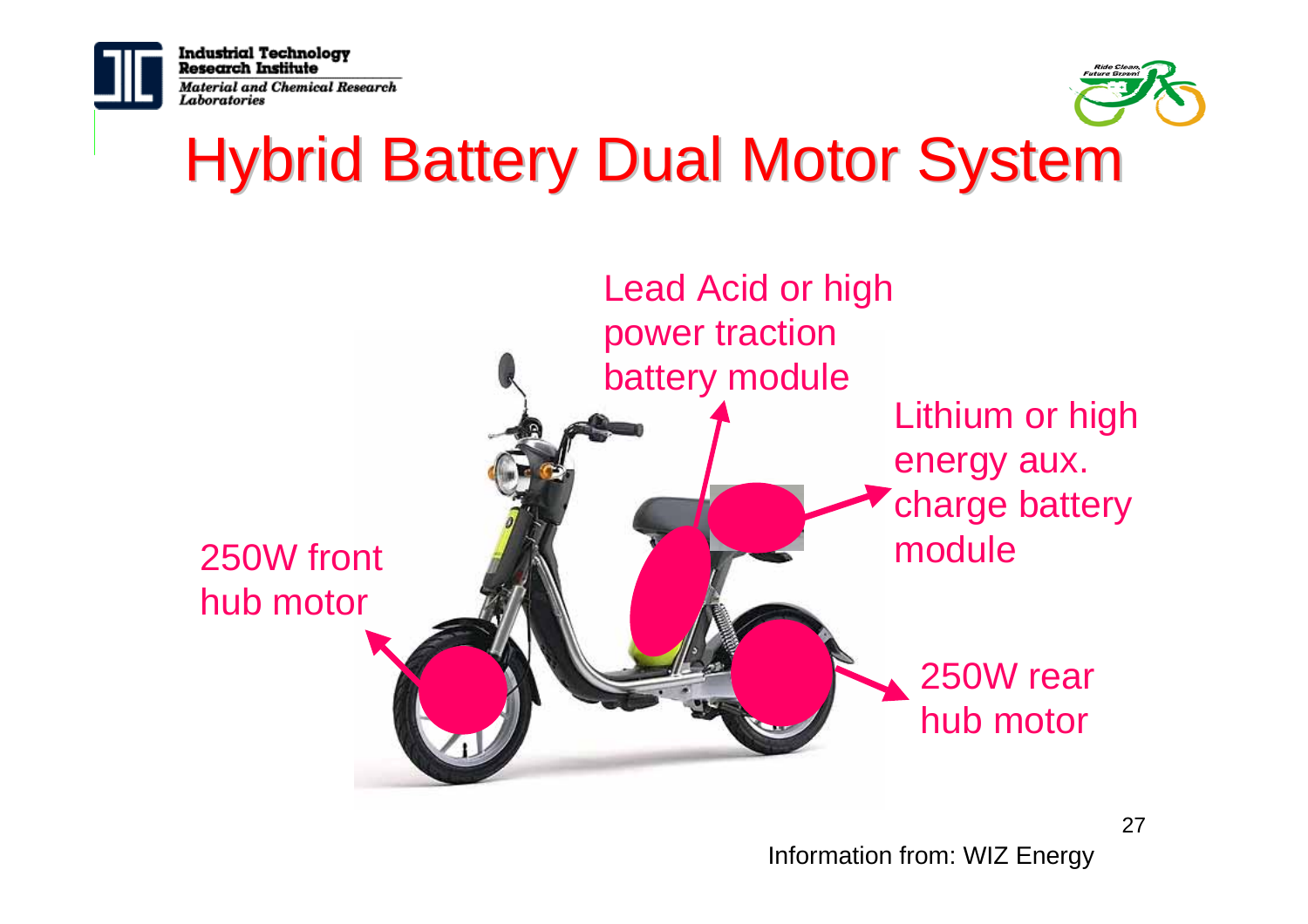

ustrial Technology esearch Institute Material and Chemical Research aboratories





- • Use low cost, mass production, high energy, reliable Li-ion cell (such as 18650) as charge energy to charge traction battery, high energy gets longer driving range.
- • The high energy module is portable or swappable to be charged at any place, on board or off board.
- • constant current output make it reliable for longer cycle life.
- • Dual fuel gage, driver can be aware of charge requirement when charge battery runs out of energy

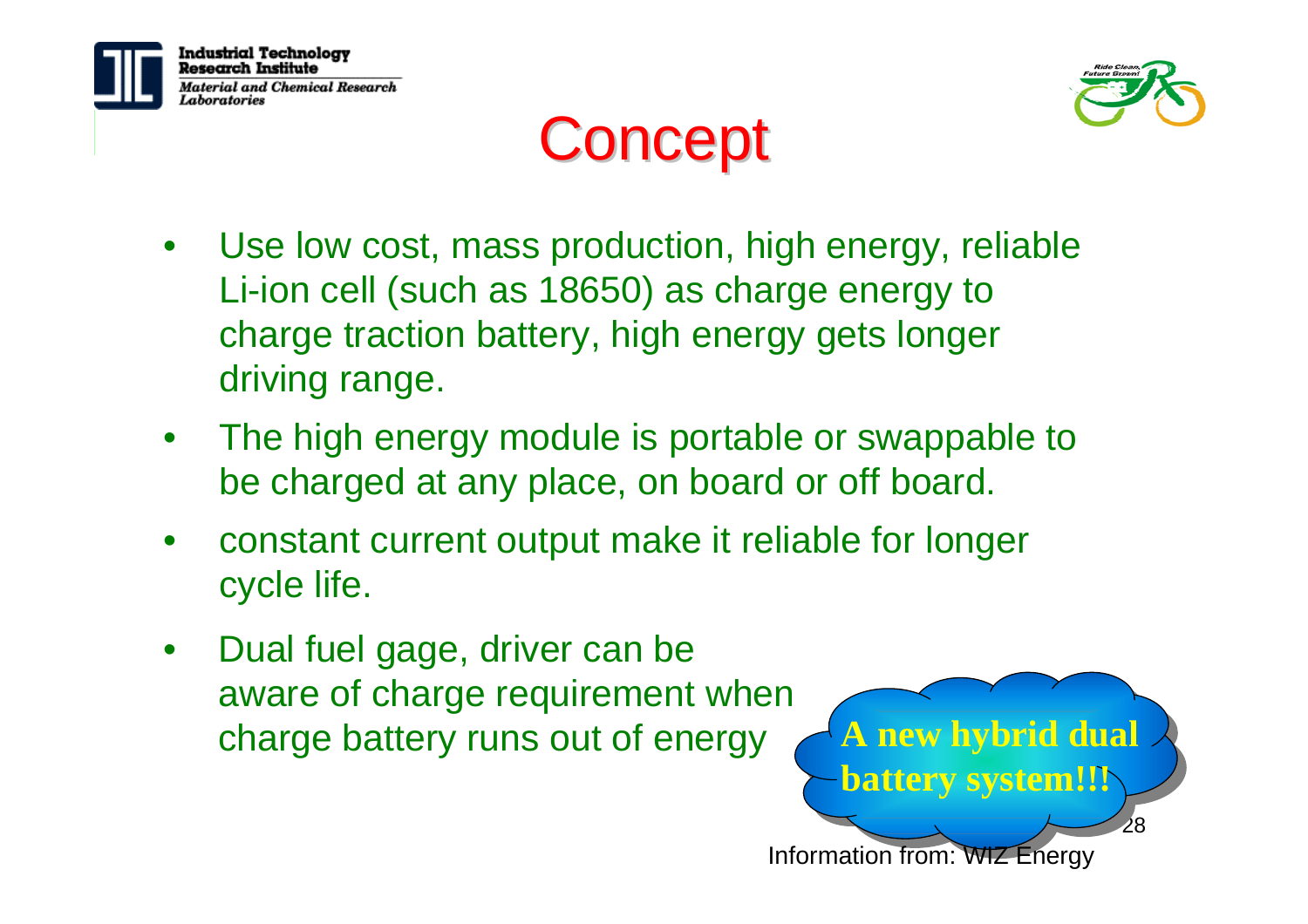

Industrial Technology<br>Research Institute **Material and Chemical Research** Laboratories



29

**Performance Estimation** 

| Portable battery (13.2Ah/26V)      |                              |
|------------------------------------|------------------------------|
| charge time                        | $2 - 3$ Hrs                  |
| life mileage                       | 15,000Km                     |
| <b>Weight</b>                      | <b>3kg</b>                   |
| <b>Traction battery (14Ah/36V)</b> |                              |
| <b>life</b>                        | 2 Years                      |
| <b>Weight</b>                      | <b>13.5kg</b>                |
| <b>Speed</b>                       | 45Km/h                       |
| (@30Km/h)<br><b>Range</b>          | 30Km+30Km                    |
|                                    |                              |
| <b>Ideal medium to</b>             |                              |
| short range commuter!              |                              |
|                                    | Information from: WIZ Energy |